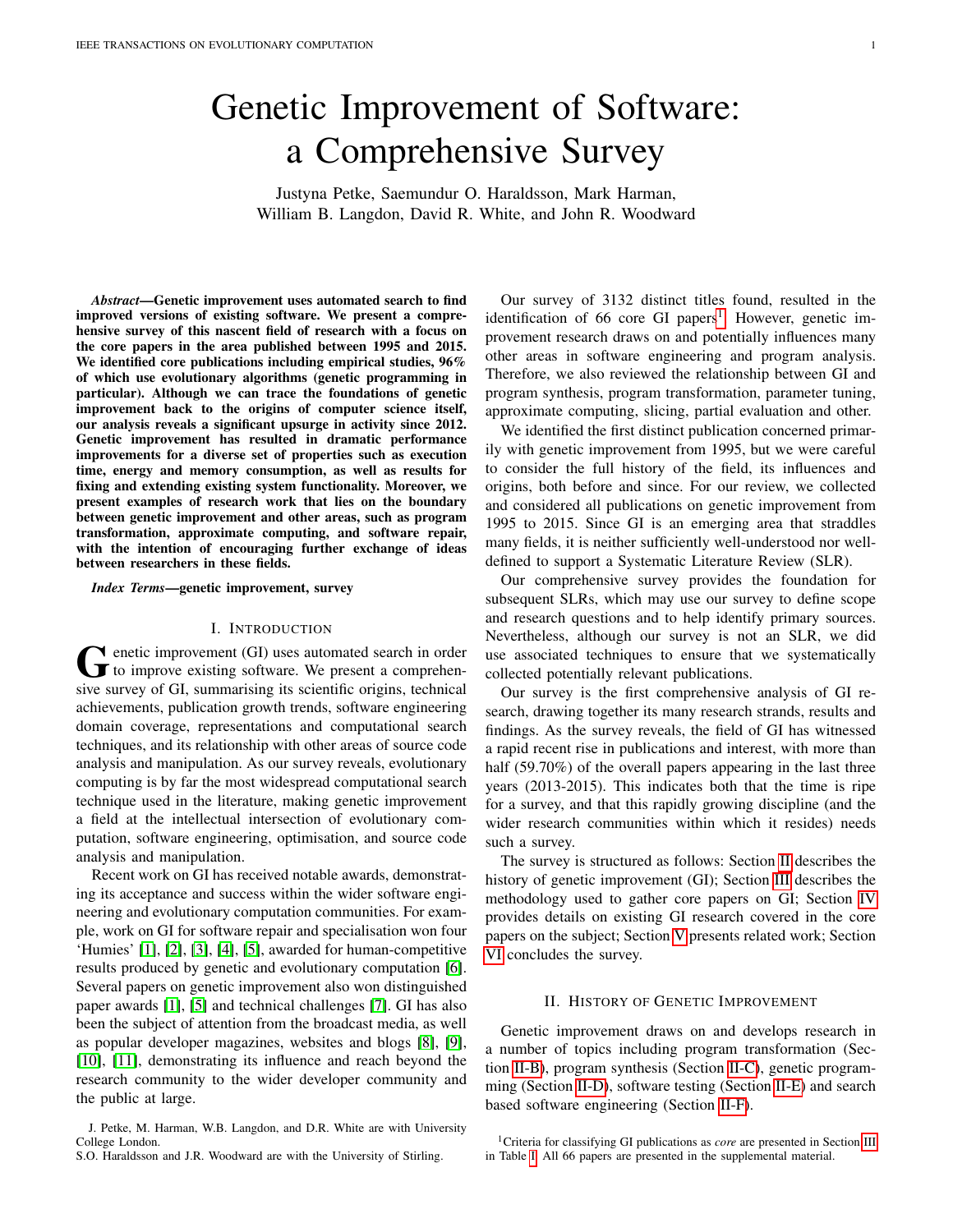We provide a brief history of genetic improvement, tracing some of its primary origins and influences (Section [II-A\)](#page-1-3), before coming right up to date (Section [II-G\)](#page-3-0).

## <span id="page-1-3"></span>*A. Before Electronic Computers*

The first mention of *software optimisation* is due to Ada Augusta Lovelace [\[12\]](#page-13-10), whose 184[2](#page-1-4) work<sup>2</sup> on the analytical engine is arguably among the most prescient pieces of science writing ever committed to paper. Reading it nearly 200 years later, it is abundantly clear that Ada was well-aware of the need to optimise programs, even though none had actually been executed at the time, and only one program (which she had written herself) had ever been constructed:

"*In almost every computation a great variety of arrangements for the succession of the processes is possible, and various considerations must influence the selection amongst them for the purposes of a Calculating Engine. One essential object is to choose that arrangement which shall tend to reduce to a minimum the time necessary for completing the calculation.*" Extract from 'Note D' [\[12\]](#page-13-10).

Clearly, Ada was aware that programs fell into equivalence classes, and saw the possibility of optimising the choice of a program within an equivalence class. Of course, as is well known, the 'calculating engine' about which she was writing, the Analytical Engine, was not built during her lifetime, and it would be over a century before the first program was executed. Nevertheless, we can trace ideas about program manipulation and optimisation back to her observations, made in 1842.

#### <span id="page-1-0"></span>*B. Program Transformation*

Two independent, yet interrelated, strands of research that addressed the need for such program manipulation grew up in the 1960s and 1970s: program synthesis and program transformation. Both sought to exploit the equivalence classes noted by Ada, but in different ways. While transformation sought to apply meaning-preserving transformations to refine an existing program, synthesis sought to construct new program code.

Program transformation has origins in early work on compilers, which used transformation to automatically transform computations into canonical minimised forms, for either space or time efficiency. In early pioneering work on Fortran compilation, Sheridan [\[13\]](#page-13-11) made a clear distinction between general and specific transformations, applicable only to a particular program instance. Sheridan noted that the general transformations allowed an arbitrary program expression to be 'reshuffled into some different order without disturbing the algorithm'.

Throughout the 1960s and 1970s, researchers sought to understand the principles that allowed one syntactic representation to be transformed into another, while preserving semantic correctness, drawing heavily on the foundations laid by Church [\[14\]](#page-13-12) in the early 1940s. Researchers sought to define the semantics of programming languages, thereby

<span id="page-1-4"></span><sup>2</sup>The article was published in 1843 in London as a translation of Menabrae's 1842 paper 'with notes by the translator' and is available online: www.fourmilab.ch/babbage/sketch.html.

A further decade would have to pass before general-purpose declarative language transformation systems started to appear [\[17\]](#page-13-15), [\[18\]](#page-13-16). Increasingly sophisticated systems have been developed for general transformation, such as the Munich CIP system in the 1980s [\[19\]](#page-13-17), partial evaluation systems, such as Tempo, in the 1990s [\[20\]](#page-13-18), and the TXL transformation language and system in the 2000s [\[21\]](#page-13-19).

## <span id="page-1-1"></span>*C. Program Synthesis*

By contrast with program transformation, program synthesis sought to construct new program code, such that the resulting program would be correct by construction [\[22\]](#page-13-20). One of the ear-liest implementations, initially constructed<sup>[3](#page-1-5)</sup> in 1961, and used to report the results of experiments with program synthesis was the work on Simon's 'Heuristic compiler' [\[23\]](#page-13-21).

Both early program synthesis systems and program transformation systems were developed from and inspired by work on the compilers of the day. Program synthesis has remained a topic of continued interest and development, throughout the 1970s [\[24\]](#page-13-22), 1980s [\[25\]](#page-13-23), [\[26\]](#page-13-24) and 1990s [\[27\]](#page-13-25), to the recent work on spreadsheet macro synthesis by Gulwani et al. [\[28\]](#page-13-26).

Genetic improvement is closely related to both synthesis and transformation, yet it differs from each: unlike both program synthesis and program transformation, genetic improvement is not always guided by the motivation of correctness-byconstruction. Frequently, software testing is used as an oracle for correct system behaviour. In this regard, genetic improvement draws on the rich heritage of genetic programming [\[29\]](#page-13-27), which is also generally guided by software testing, and does not claim correctness-by-construction.

## <span id="page-1-2"></span>*D. Genetic Programming*

The first record of the proposal to evolve programs is probably that of Turing [\[30\]](#page-13-28). However, there was a gap of some thirty years before Forsyth [\[31\]](#page-13-29) demonstrated the evolution of small programs represented as trees to perform classification of crime scene evidence for the UK Home Office. Although the idea of evolving programs, particularly Lisp programs, was current amongst Holland's students [\[32\]](#page-13-30), it was not until his students organised the first Genetic Algorithms conference in Pittsburgh that Cramer [\[33\]](#page-13-31) published evolved programs in two specially designed languages.

In 1988 Koza (also a PhD student of Holland) patented his invention of a GA for program evolution [\[34\]](#page-13-32) and this was followed by publication in the International Joint Conference on Artificial Intelligence IJCAI-89 [\[35\]](#page-13-33). Koza followed this with 205 publications on genetic programming. (The name 'genetic programming' was coined by Goldberg, also a PhD student of Holland [\[36\]](#page-13-34).) However, it is the series of four books by Koza, starting in 1993 [\[29\]](#page-13-27) and the accompanying videos [\[37\]](#page-13-35), that really established genetic programming and saw the enormous expansion of number of publications with the Ge-netic Programming Bibliography<sup>[4](#page-1-6)</sup> passing 10,000 entries [\[38\]](#page-13-36).

<span id="page-1-5"></span> $3$ Simon's paper [\[23\]](#page-13-21) was published in 1963, but it was an extended version of an earlier RAND corporation technical report, which appeared in 1961.

<span id="page-1-6"></span><sup>4</sup>Genetic Programming Bibliography: http://www.cs.bham.ac.uk/∼wbl/biblio/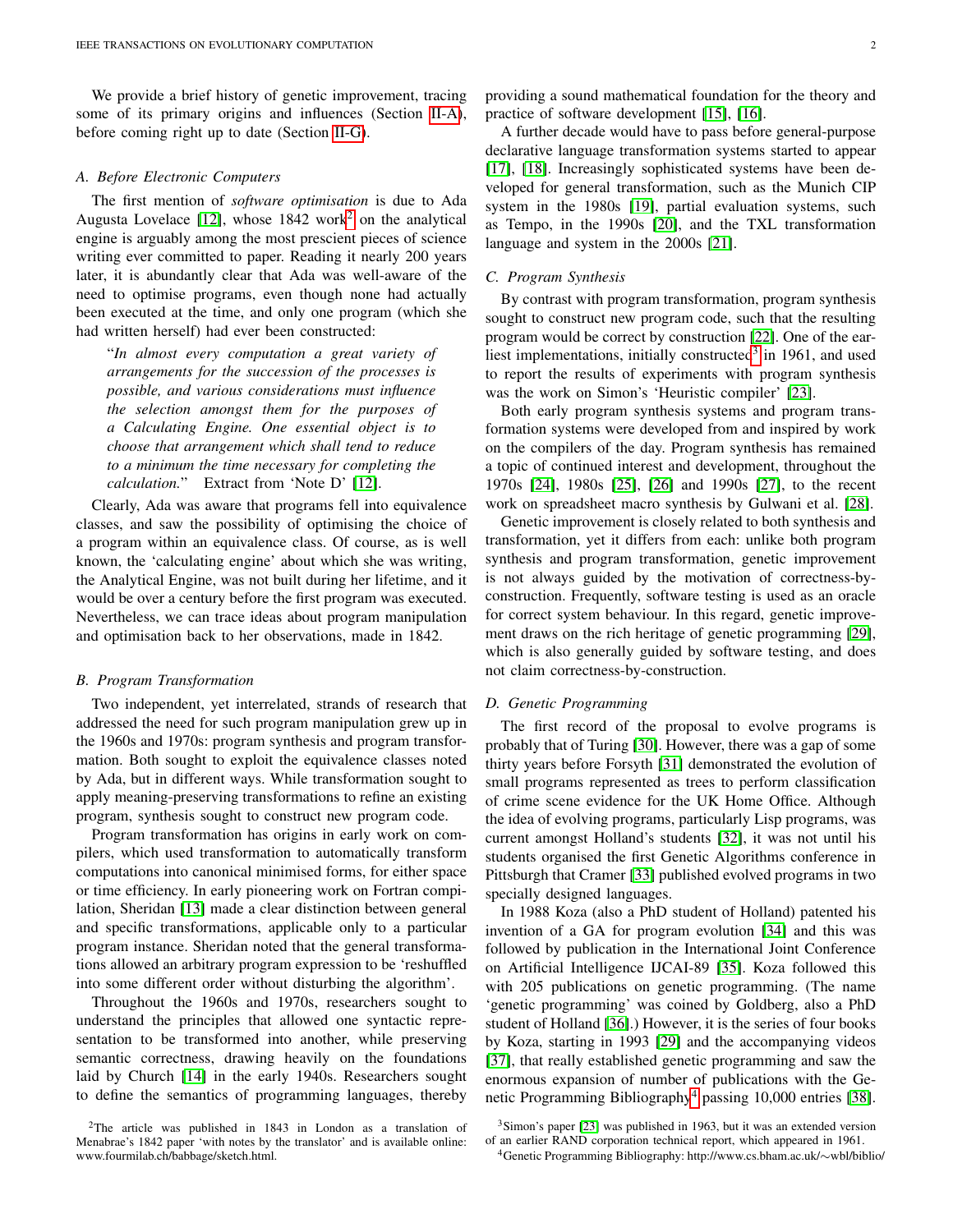By 2016 there were nineteen GP books including several intended for students [\[39\]](#page-13-37), [\[40\]](#page-13-38), [\[41\]](#page-13-39).

Excluding GI, genetic programming research and applications continue to be concentrated on predictive modelling, particularly data mining [\[42\]](#page-13-40) and financial modelling [\[43\]](#page-13-41). Other active areas include evolving soft sensors (particularly in the chemical industry [\[44\]](#page-13-42)), design [\[45\]](#page-13-43) and image processing [\[46\]](#page-13-44), finance and the chemical industry. Industrial take up includes bioinformatics [\[47\]](#page-13-45), [\[48\]](#page-13-46) and the steel industry [\[49\]](#page-13-47). GP can also be found in artistic endeavours [\[50\]](#page-13-48), [\[51\]](#page-13-49), [\[52\]](#page-13-50). It led to Draves' Electric Sheep screen saver [\[53\]](#page-13-51). Such distributed evolutionary AI ideas were in the background which led Reynolds to his Boids technique [\[54\]](#page-13-52) for which he won an Oscar in 1998.

Genetic programming shares with program synthesis its aim of constructing a working program from scratch. Both traditional program synthesis and genetic programming are limited in the size of programs they can generate. GI usually starts from an existing program (rather more like program transformation, although it makes no claim to preserve 'perfect correctness'). Since genetic improvement's starting point can be an existing program of arbitrary size, GI can tackle much larger programs than either program synthesis or genetic programming. Like genetic programming, software testing is often relied upon to guide genetic improvement to the software variant.

#### <span id="page-2-0"></span>*E. Testing and Validation*

Testing is important for genetic improvement, not only because it can be used as a guide for semantic faithfulness, but also because it is often used to assess the degree to which improvement has been achieved. Software testing research also has a long history, dating back to the 1940s, when Turing first delineated the role of 'program tester' from 'program developer' [\[55\]](#page-13-53). By the 1960s it had been realised that automation was essential to manage the scale of the software testing challenge, and the first automated test input generation systems started to appear [\[56\]](#page-13-54). Test data generation systems continue to be developed and improved throughout the 1970s [\[57\]](#page-13-55), 1980s [\[58\]](#page-13-56), and 1990s [\[59\]](#page-13-57), [\[60\]](#page-13-58).

More recently, there has been significant development (including several breakthroughs and dramatic advances) in many areas of testing, such as dynamic symbolic execution [\[61\]](#page-13-59), search based software testing [\[62\]](#page-14-0), and mutation testing [\[63\]](#page-14-1).

Many researchers could be forgiven for believing that testing could *never* be sufficient to ensure faithfulness to the semantics of the original program. After all, it is widely believed that:

"*The number of different inputs, i.e. the number of different computations for which the assertions claim to hold is so fantastically high, that the demonstration of correctness by sampling is completely out of the question. Program testing can be used to show the presence of bugs, but never to show their absence! Therefore, program correctness should be proved on account of the program text*." [\[64\]](#page-14-2)

This highly quotable aphorism of Dijkstra's became an 'article of faith' in an unfortunate battle between testing and verification that has only more recently abated [\[65\]](#page-14-3), [\[66\]](#page-14-4), [\[67\]](#page-14-5). It is undoubtedly true that testing can never show the absence of all bugs, but it is also highly questionable whether *any* approach to program correctness can now (or could ever) show the absence of *all* bugs. We already have techniques that can prove the absence of bugs *with respect to given assumptions* [\[68\]](#page-14-6), [\[69\]](#page-14-7), but testing will always have a role, if only to check whether such assumptions are reasonable.

Work on genetic improvement does not assume that only testing should be used. Indeed, the field is ripe for the incorporation of verification techniques to complement existing test-based approaches. Nevertheless, a great deal of progress has been achieved using testing alone, for both assessing faithfulness to the semantics to be retained, and also for measuring the degree of improvement achieved.

This raises the question as to how genetic improvement could be so successful, yet use a combination of techniques that would appear to be so wrongheaded from the point of view of such illustrious forbearers. The answer may lie in recent empirical results. These *empirical* results confound some of the widely-held long-established assumptions that were based on plausible inferences from the *theoretical* nature of programming and computation.

It seems reasonable to assume that the number of programs possible in a given language is so inconceivably large that genetic improvement could surely not hope to find solutions in the 'genetic material' of the existing program. The test input space is also, in the words of Dijkstra, "so fantastically high" that surely sampling inputs could never be sufficient to capture static truths about computation. Recent empirical results challenge both of these assumptions.

Gabel and Su [\[70\]](#page-14-8) found that naturally occurring code (as opposed to the space of theoretically-constructable programs) is surprisingly repetitive. A programmer would have to write more than six lines of code in order to create an original code fragment not already located somewhere in sourceforge. This is an important observation, in the context of genetic improvement, because many of the interventions exploited by genetic improvement consisted of fewer than six lines of code; they are patches, fixes and minor modifications.

Barr et al. [\[71\]](#page-14-9) found that 43% of commits to a large repository of Java projects could be reconstituted from existing code. This suggests that a surprising number of changes made by humans to software systems could already be fabricated by genetic improvement, or similar techniques that reuse existing code as 'mere genetic material' to be manipulated.

These two studies provided empirical evidence that, although the theoretical space of programs is extraordinarily large, the practical space inhabited by human-developed code is far more constrained, making it potentially more amenable to genetic improvement than might be supposed from a purely theoretical standpoint.

## <span id="page-2-1"></span>*F. Search Based Software Engineering*

Work on automatic inference of statically correct assertions [\[72\]](#page-14-10), has demonstrated that static truth about program computation (in the form of assertions that hold for all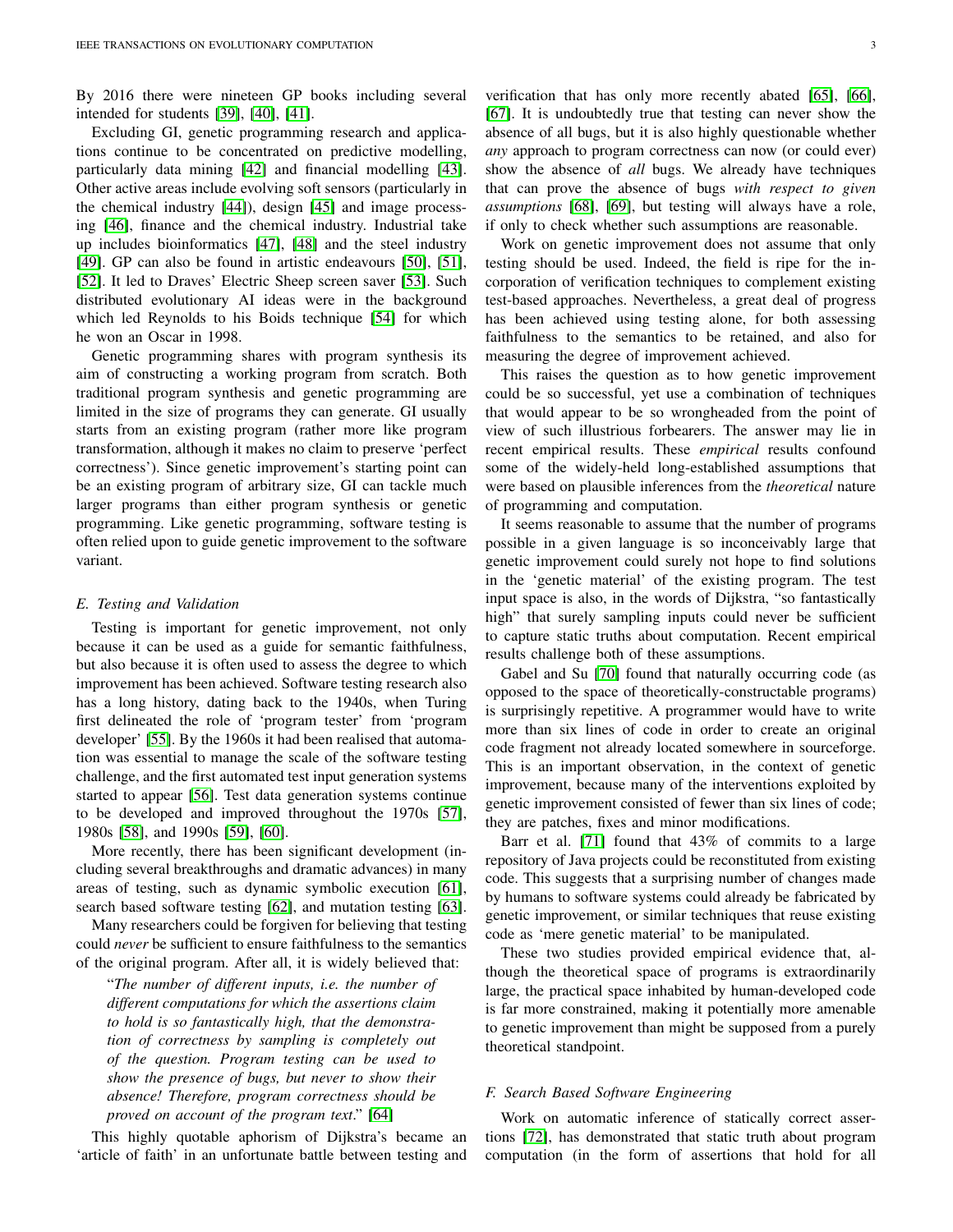executions), can be inferred from a surprisingly small sample of input-output pairs, in a surprisingly large number of cases. The observation that a small amount of dynamic information can yield static truth has also been found in other software engineering domains [\[73\]](#page-14-11).

Early automated testing systems [\[56\]](#page-13-54) formulated test data generation as a search problem within the search space of possible inputs to the program under test. This led to the first application of automated search to software engineering problems [\[57\]](#page-13-55), [\[74\]](#page-14-12). The application of automated search to software engineering problems was taken up only patchily and with arguably less interest than other engineering disciplines. In 2001 the term 'Search Based Software Engineering' was coined by Harman and Jones, in a manifesto for the application of automated search to problems in Software Engineering [\[75\]](#page-14-13):

"*The thesis underpinning the present paper is that search-based metaheuristic optimisation techniques are highly applicable to Software Engineering and that their investigation and application to Software Engineering is long overdue. It is time for Software Engineering to catch up with its more mature counterparts in traditional fields of engineering.* "

There had been notable contributions to the field that came to be known as SBSE, before the term 'SBSE' itself was first coined. However, this [\[75\]](#page-14-13) was the first paper to advocate a discipline of 'Search Based Software Engineering'. The 'pre-SBSE work on SBSE' attacked problems in software project management [\[76\]](#page-14-14), [\[77\]](#page-14-15) software testing [\[78\]](#page-14-16), [\[79\]](#page-14-17) and, perhaps most relevant to this survey, novel forms of GP for software engineering problems [\[80\]](#page-14-18), [\[81\]](#page-14-19). We can trace back some of the early ideas associated with genetic improvement to the work by Feldt [\[81\]](#page-14-19).

Improving software with several objectives in mind is very powerful. Indeed evolutionary computing is well-suited to finding good trade-offs between potentially competing objectives, particularly where there are many objectives. For example, Lakhotia et al. [\[82\]](#page-14-20) were the first to use multi-objective optimisation for test data generation, while Kalboussi et al. [\[83\]](#page-14-21) considered seven objectives when generating test cases. Similarly both Mkaouer et al. [\[84\]](#page-14-22) and Ramirez et al. [\[85\]](#page-14-23) considered the conflict between objectives in software maintenance when re-organising Java source code.

The years since 2001 have witnessed an upsurge in SBSE activity, with many problems in Software Engineering submitting to solutions grounded in the SBSE approach. There are now surveys on many subareas of SBSE activity, including requirements [\[86\]](#page-14-24), predictive modelling [\[87\]](#page-14-25), [\[88\]](#page-14-26) software project management [\[89\]](#page-14-27), design [\[90\]](#page-14-28), testing [\[62\]](#page-14-0), [\[91\]](#page-14-29), [\[92\]](#page-14-30), software product lines [\[93\]](#page-14-31), and repair [\[94\]](#page-14-32), and other evidence of its increasing maturity as a discipline within software engineering [\[95\]](#page-14-33). However, hitherto, there has been no survey of the area of genetic improvement, which seeks to apply the SBSE approach to software systems' source code itself. This survey seeks to address this gap in the literature.

# <span id="page-3-0"></span>*G. Genetic Improvement and the Way Ahead*

Although genetic improvement has a lineage that traces back to program synthesis, genetic programming and program transformation, it is only more recently that it has emerged as an area of research in its own right. This emergence dates back to the early 1990s with the work by Ryan and Walsh [\[96\]](#page-14-34), [\[97\]](#page-14-35) on auto-parallelisation and the more recent work of White et al. [\[98\]](#page-14-36) on energy improvement. It gained impetus with the work on automated repair [\[94\]](#page-14-32), [\[99\]](#page-14-37). The term 'genetic improvement' emerged from a number of previous studies [\[100\]](#page-14-38), [\[101\]](#page-14-39), [\[102\]](#page-14-40), all of which shared similar goals but with slightly different terminology (such as 'evolutionary improvement' and 'genetic improvement of programs').

A natural question arises, why has genetic improvement emerged only relatively *recently* as a separate research area? The key in answering this question lies in the components of genetic improvement, the necessary ingredients for which have only recently come together in sufficiently mature areas of activity that make genetic improvement possible. In particular, powerful test data generation techniques, an abundance of source code publicly available, and importance of nonfunctional properties have combined to create a technical and scientific environment ripe for the exploitation of genetic improvement.

Over most of the preceding years, software developers have been concerned with program correctness. A lot of work has been devoted to semantics-preserving program transformations that were supposed to serve as building blocks for automatic program synthesis. Secondly, one widely-discussed 'stretch challenge' has concerned the creation of software from scratch, perhaps from some higher level specification. This is so much of a difficult challenge that many influential authors regarded it to be simply unachievable. In 1988 Dijkstra claimed that automated programming was a contradiction:

"(...) *computing science is — and will always be — concerned with the interplay between mechanized and human symbol manipulation, usually referred to as 'computing' and 'programming' respectively. An immediate benefit of this insight is that it reveals "automatic programming" as a contradiction in terms*." [\[103\]](#page-14-41)

The more recent trend of genetic improvement research has not sought *entirely* automatic programming, but has considerably pushed back the frontiers of the 'interplay' referred to by Dijkstra, yielding to the machine, a great deal of territory previously occupied by humans. With the abundance of software available for 'genetic reuse', synthesis from scratch seems increasingly suboptimal. Furthermore, the increasing sophistication and power of automated test input generation, the ability to use the original program as an oracle, and the increasing importance of non-functional properties, have all combined to make genetic improvement a timely approach to automated software improvement.

Given the rich heritage on which genetic improvement draws, it is likely that we will see hybrids emerging in future, which draw on aspects of program transformation, program synthesis, genetic programming, and other source code analysis and manipulation [\[104\]](#page-14-42) techniques. Indeed, recent work on automated program repair, a form of genetic improvement, also uses a combination of techniques including those inspired by program synthesis [\[105\]](#page-14-43) and by genetic programming [\[2\]](#page-13-0).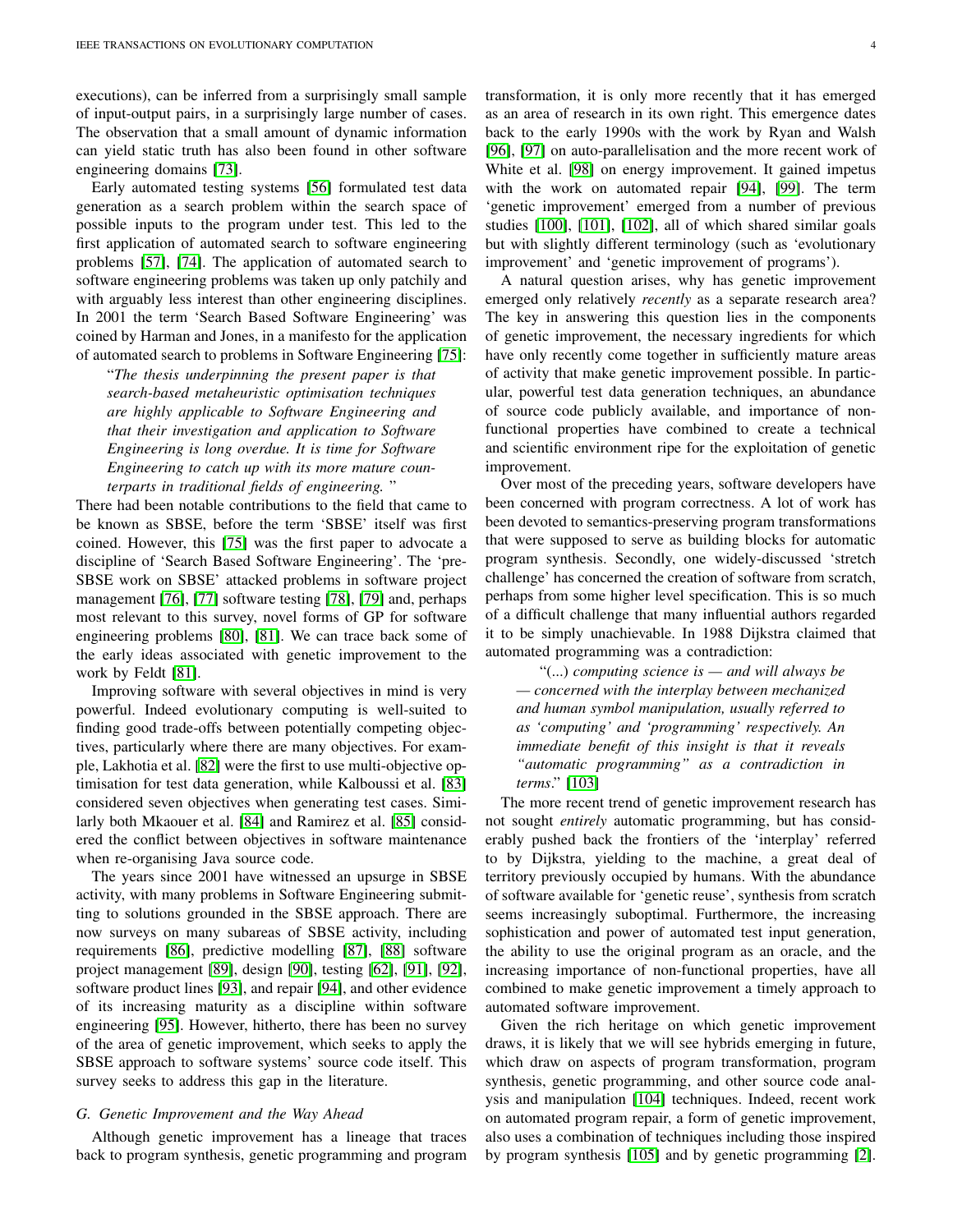## III. SURVEY METHODOLOGY

<span id="page-4-0"></span>Genetic improvement draws on other research areas and has only recently emerged as an independent field of research, as presented in Section [II.](#page-0-1) It uses automated search to navigate the three-dimensional search space consisting of the amount of improvement (over the original code), use of existing software (in the input to the improvement framework) and preserved functionality of the original code. Several works that lie on the far ends of this spectrum sit on the boundary between genetic improvement and other research areas.

Mrazek et al. [\[106\]](#page-14-44), for instance, used cartesian genetic programming to optimise for efficiency and energy consumption. They evaluated approximations of 9-input and 25-input median functions by means of testing, as is typical in genetic improvement work. However, they evolved the functions from scratch by generating the initial population at random.

Kocsis et al. [\[107\]](#page-14-45), [\[108\]](#page-15-0) and Burles et al. [\[109\]](#page-15-1) proposed to use semantics-preserving transformations within their improvement framework in order to retain full functionality of the original code. Therefore, this work also fits within the field of *program transformation* [\[110\]](#page-15-2), [\[111\]](#page-15-3) (see Section [V-C](#page-11-0) for details). Similarly, Orlov [\[102\]](#page-14-40) and Orlov & Sipper [\[112\]](#page-15-4), [\[113\]](#page-15-5) improved extant software by applying a semanticspreserving crossover operator.

Williams [\[114\]](#page-15-6) used six evolutionary algorithms to parallelise existing code. In contrast to Walsh & Ryan [\[115\]](#page-15-7), who used standard GP trees, they evolved sequences of semanticspreserving transformations. Williams [\[114\]](#page-15-6) used knowledge from program dataflow and dependency analysis to avoid transformations that break functionality. Where the satisfiability of the derived constraints could not be proven, they took the conservative approach of assuming that the program will not be functionally equivalent to the original if the sequence of transformations were to be performed.

Even if code changes within a genetic improvement framework are restricted to semantics-preserving transformations, the search space of possible software variants is still huge [\[116\]](#page-15-8). Therefore, metaheuristics have typically been applied in order to find optimal or near-optimal solutions. Non-standard approaches to genetic improvement involve the use of deterministic search. Sidiroglou-Douskos et al. [\[117\]](#page-15-9), for instance, explored the combination space of *tunable loops* (whose perforation leads to an acceptable efficiencyaccuracy trade-off) with exhaustive and greedy search algorithms. Tan et al. [\[118\]](#page-15-10) tried applying all their statement-level mutation operators until either all test cases passed or a timeout was reached. Mechtaev et al. [\[119\]](#page-15-11) systematically derived candidate software repairs from a set of constraints, while Manotas et al. [\[120\]](#page-15-12) performed exhaustive search over small code-level changes for improvement of energy consumption.

Given the wide range of topics that fall within the definition of genetic improvement, we restrict our detailed analysis to work that is most frequently associated with this new research area. For example, although semantics-preserving methods are extremely interesting (e.g., see work above), the boundary between program transformation and GI is often unclear. We identified four criteria under which we consider a publication to be a *core* genetic improvement paper. These criteria are shown in Table [I.](#page-4-1) We also include position and overview papers on the subject.

<span id="page-4-1"></span>TABLE I: Scope of the Survey: criteria used to identify core papers on genetic improvement (i.e., conference and workshop papers, journal articles and PhD theses) published by the end of 2015:

- 1) metaheuristic search is used;
- 2) non-semantics-preserving software variants can be produced during search;
- 3) existing software is reused as input to the given improvement framework;
- 4) modified software is improved over existing software with respect to the given criterion.

In order to provide a thorough overview of core papers on genetic improvement, we devised a rigorous procedure when searching for relevant publications. We searched the Collection of Computer Science Bibliographies [\[121\]](#page-15-13) and the online libraries of four major publishers in software engineering, that is, ACM (ACM Digital Library [\[122\]](#page-15-14)), IEEE (IEEE Xplore [\[123\]](#page-15-15)), Springer (SpringerLink [\[124\]](#page-15-16)) and Elsevier (ScienceDirect [\[125\]](#page-15-17)). We used the following exact phrases as keywords: 'genetic improvement', 'software improvement' and 'evolutionary improvement'. We considered conference and workshop papers, journal articles and PhD theses that were published by the end of 2015. We call this step the *primary search*.

Table [II](#page-5-1) presents results of the primary search. It is split into three parts, based on the keywords used. The first column contains the source of the publication found, the second column shows the filters applied, the third column shows the total number of publications found, using the keyword and filters provided, while the last column shows the number of publications on genetic improvement found based on paper title, abstract or keywords. All the searches were conducted independently, hence there was an overlap in the publications found. After removing duplicates, we were left with 54 publications, 40 of which cover work fulfilling all four criteria presented in Table [I,](#page-4-1) based on subsequent manual inspection of their full text.

Subsequently, we inspected bibliographies of selected papers in order to include other publications that we deemed relevant according to the criteria (snowballing). Given that we selected 40 papers in our primary search, we had to look at an estimated number of over 1000 articles appearing in their bibliographies. In order to aid this time-consuming manual process, we devised an automated procedure to partially remove duplicates (i.e., papers we had already considered in previous searches) using pattern matching on paper titles. Table [III](#page-5-2) ('Step 2') shows, for instance, that we found 862 new titles in bibliographies of the 40 publications. We then selected 34 that meet the criteria (based on abstract, title and keywords) and inspected the bibliographies of those 34 papers ('Step 3'). We repeated this procedure for the selected papers until we reached transitive closure over all references of the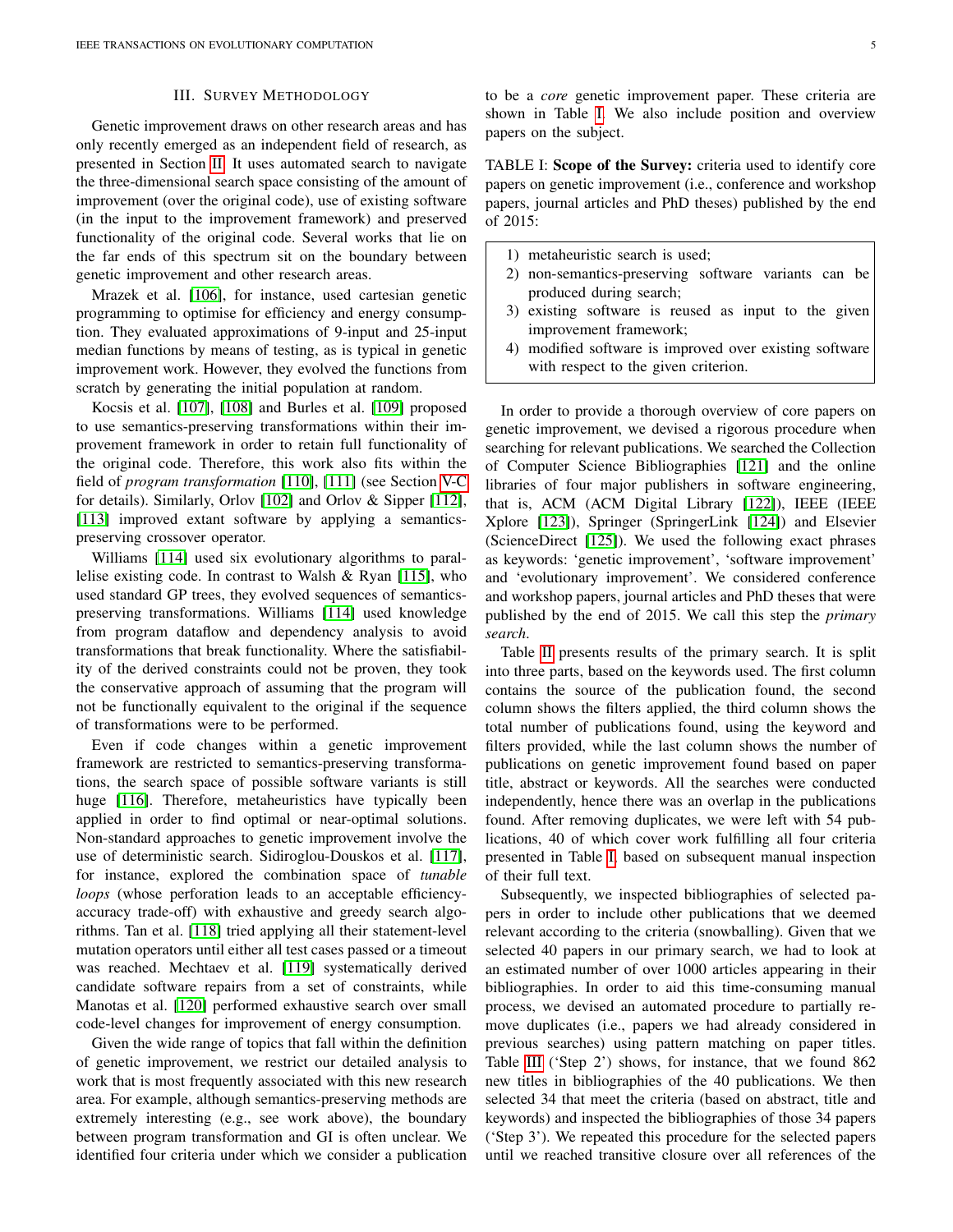<span id="page-5-1"></span>

|              |  | TABLE II: Results of primary search for papers on genetic |  |  |  |
|--------------|--|-----------------------------------------------------------|--|--|--|
| improvement. |  |                                                           |  |  |  |

| Source                           | Filters                    | Papers | Papers         |  |
|----------------------------------|----------------------------|--------|----------------|--|
|                                  |                            | found  | on GI          |  |
| keyword                          | 'genetic improvement'      |        |                |  |
| <b>ACM</b> Digital               | Title OR Abstract          | 28     | 12             |  |
| Library                          |                            |        |                |  |
| <b>IEEE Xplore</b>               | Metadata                   | 12     | 4              |  |
| SpringerLink                     | <b>Full Text</b>           |        |                |  |
|                                  | Computer Science           | 69     | 11             |  |
|                                  | language: English          |        |                |  |
| ScienceDirect                    | Title OR Abstract          |        |                |  |
|                                  | OR Keywords                | 5      | $\Omega$       |  |
|                                  | Computer Science           |        |                |  |
| Collection Of                    |                            |        |                |  |
| Computer Science                 | Default                    | 165    | 41             |  |
| Bilbliographies                  |                            |        |                |  |
| keyword                          | 'evolutionary improvement' |        |                |  |
| <b>ACM</b> Digital               | Title OR Abstract          | 5      | 1              |  |
| Library                          |                            |        |                |  |
| <b>IEEE</b> Xplore               | Metadata                   | 21     | 1              |  |
| SpringerLink                     | Full Text                  |        |                |  |
|                                  | Computer Science           | 133    | 4              |  |
|                                  | language: English          |        |                |  |
| <b>ScienceDirect</b>             | Title OR Abstract          |        |                |  |
|                                  | OR Keywords                | 3      | $\mathbf{0}$   |  |
|                                  | Computer Science           |        |                |  |
| Collection Of                    |                            |        |                |  |
| Computer Science                 | Default                    | 32     | 1              |  |
| <b>Bilbliographies</b>           |                            |        |                |  |
| keyword                          | 'software improvement'     |        |                |  |
| <b>ACM</b> Digital               | Title OR Abstract          | 45     | $\mathbf{0}$   |  |
| Library                          |                            |        |                |  |
| <b>IEEE Xplore</b>               | Metadata                   | 83     | 0              |  |
| SpringerLink                     | <b>Full Text</b>           |        |                |  |
|                                  | Computer Science           | 421    | 5              |  |
|                                  | language: English          |        |                |  |
| ScienceDirect                    | Title OR Abstract          |        |                |  |
|                                  | OR Keywords                | 9      | $\theta$       |  |
|                                  | Computer Science           |        |                |  |
| Collection Of                    |                            |        |                |  |
| Computer Science                 | Default                    | 100    | $\overline{c}$ |  |
| Bilbliographies                  |                            |        |                |  |
| Total                            |                            | 1131   | 82             |  |
| Distinct papers on GI found      |                            |        |                |  |
|                                  | 40                         |        |                |  |
| Distinct core papers on GI found |                            |        |                |  |

set of papers covering core GI work (i.e., fulfilling the four criteria shown in Table [I\)](#page-4-1), that is, until we did not find any new relevant papers in the bibliographies of selected papers. A summary of this process is shown in Table [III.](#page-5-2)

Given that the primary search was conducted before the end of 2015, we then repeated the primary search step on 3 May 2016, to make sure we include every conference, workshop, journal and thesis publication that was published in 2015. This step revealed one additional core publication on genetic improvement [\[126\]](#page-15-18), references of which did not contain any additional core publications on genetic improvement ('Secondary' search step in Table [III\)](#page-5-2).

| Search step                                             | New titles found | Core papers |  |  |
|---------------------------------------------------------|------------------|-------------|--|--|
|                                                         |                  | on GI       |  |  |
| Primary                                                 |                  | 40          |  |  |
| Step 2                                                  | 862              | 34          |  |  |
| Step 3                                                  | 279              | 27          |  |  |
| Step 4                                                  | 47               | 8           |  |  |
| Step 5                                                  | 10               |             |  |  |
| Secondary                                               |                  |             |  |  |
| Step 6                                                  | 9                | 0           |  |  |
| Total (based on abstract, title or keywords)            | 110              |             |  |  |
| Distinct core papers on GI found (based on manual       |                  |             |  |  |
| inspection of the full text of the 110 selected papers) |                  |             |  |  |

<span id="page-5-2"></span>TABLE III: Summary of searches conducted over bibliographies of core papers on genetic improvement.

As a final step for the bibliography search stage, we manually checked, by inspecting the full text of each paper, that there are no duplicates among the selected papers and that each covers genetic improvement work fulfilling the four criteria shown in Table [I.](#page-4-1) After this filtering process, we were left with 66 core papers on genetic improvement. Overall results of all the searches conducted are shown in Table [IV.](#page-5-3)

<span id="page-5-3"></span>TABLE IV: Summary of all searches conducted to identify core papers on genetic improvement.

| Source                            | New papers found |
|-----------------------------------|------------------|
| Primary search                    |                  |
| Bibliography search (snowballing) |                  |
| Core papers on GI                 |                  |

The supplemental material contains several details about the core publications. In particular, for each empirical study that uses a genetic improvement framework, we identify: the improvement criterion, search technique, software representation, characteristics of the fitness function and programming language of the software being modified. In the following section we list several publications on genetic improvement that give an overview of specific GI work.

#### <span id="page-5-0"></span>IV. EXISTING WORK ON GENETIC IMPROVEMENT

The need for automated software optimisation has long been recognised and resulted in the development of various research areas, such as program transformation and program slicing (see Section [II](#page-0-1) for details). What differentiates genetic improvement from previous approaches, is its *generality* and *adaptability*. It takes advantage of the abundance of source code available by reusing it rather than devising a new optimisation from scratch. Furthermore, genetic improvement opens up a wider search space of software variants by relaxing restrictions on program correctness.

The oldest core GI publications concern with software parallelisation by Ryan and Walsh [\[96\]](#page-14-34). A resurgence of literature in the area can be seen in the late 2000s with Arcuri and Yao's work on automated software repair [\[99\]](#page-14-37), [\[127\]](#page-15-19) and White et al.'s work on reduction of energy consumption [\[98\]](#page-14-36), [\[128\]](#page-15-20). Success of these studies has led to a rapid uptake of GI. This trend can be observed in the significant increase of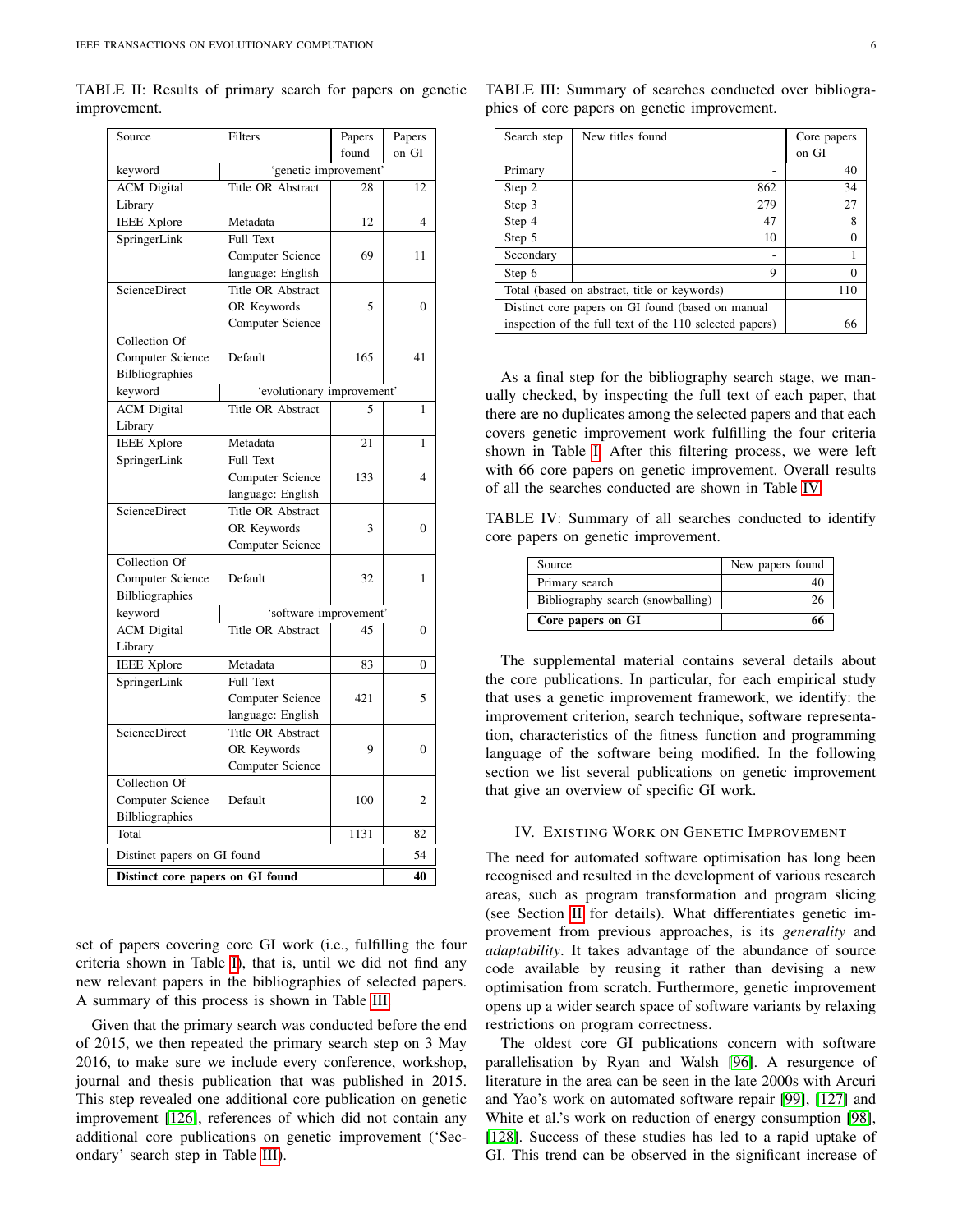the number of core publications on genetic improvement since 2008, as shown in Figure [1.](#page-6-0)

<span id="page-6-0"></span>Fig. 1: Number of core papers on genetic improvement by year.



The following sections describe the typical genetic improvement process in detail, drawing from the core papers on the subject (listed in the supplemental material).

## *A. Preserved Properties*

Improvement of software naturally implies that some aspects change (to improve), while others remain unchanged (otherwise it would be entirely different, not merely improved). For instance, a system may become faster through GI, while offering the same behaviour, or a bug may be fixed while retaining existing non-buggy functionality. Therefore, to assess the unchanged functional aspects, we need a way of capturing software functionality that needs to be preserved.

One way of ensuring that the modified software does not break any functionality of the original program, is to use only semantics-preserving transformations. However, this limits the search space of possible program modifications. Furthermore, this approach might still produce incorrect programs. Orlov & Sipper [\[113\]](#page-15-5), for instance, used genetic programming with a semantics-preserving crossover to improve existing Java bytecode. Nevertheless, they also encounter incorrect individuals during the evolution process:

*Compatible bytecode crossover prevents verification errors in offspring, in other words, all offspring compile sans error. As with any other evolutionary method, however, it does not prevent production of non-viable offspring – in our case, runtime errors. An exception or a timeout can still occur during an individual's evaluation, and the fitness of the individual should be reset accordingly*.

Relaxing restrictions on functional faithfulness to the original program allows for a trade-off between various software properties. Sitthi-amorn et al. [\[129\]](#page-15-21), for instance, traded efficiency for accuracy in pixel shaders. They achieved a 67% reduction in runtime by allowing flexibility in image fidelity with respect to the output of the original software. An example is shown in Figure [2.](#page-6-1)

<span id="page-6-1"></span>Fig. 2: Selected result of two variants of shader simplification software: original (left) and GI-modified (right). The inset contains a visualisation of the per-pixel error.



Trading various software properties may prove beneficial especially in resource-constrained environments. As our co-author (WBL) put it: "there's nothing correct about a flat battery".

The question remains of how to capture software properties that need to be retained? Several core papers on genetic improvement describe work on software transplantation, where a feature is evolved separately from the program to which it is later grafted. Langdon & Harman [\[130\]](#page-15-22), for instance, evolve, i.e. *grow*, a parallelised version of a part of an existing program, called pknotsRG, used for predicting the minimum binding energy for folding of RNA molecules. They start with the existing program and use a combination of manual changes to the host code and GI. The GI *grows* a small piece of new CUDA code. After inserting, i.e. *grafting*, it into the original code, the GI-improved pknotsRG version achieves up to a 10000-fold speedup on certain test instances. Even in this *grow and graft* approach Langdon & Harman [\[130\]](#page-15-22) needed to capture the properties of the feature evolved that needed to be preserved. Testing was used for this purpose.

In all empirical work that is covered by the core papers on genetic improvement, software testing was used as a proxy for capturing software properties that needed to be retained (see supplemental material). If the set of test cases is all possible test cases, then test equivalence becomes functional equivalence. Of course, such a test set could be conceptually infinite. Relaxing the notion of equivalence, to allow finite test suites to be used as the faithfulness criterion with respect to the original software, has the important technical implication that equivalence becomes computable and tractable. Furthermore, the runtime cost of testing can be reduced by the application of test case selection and prioritisation techniques. Fast et al. [\[131\]](#page-15-23) and Qi et al. [\[132\]](#page-15-24) investigated these issues in the context of GI-based automated software repair.

In the simplest case the number of test cases passed serves as a fitness measure. Barr et al. [\[1\]](#page-12-0) and Marginean et al. [\[133\]](#page-15-25) use the following function in their  $\mu$ Scalpel tool for automated software transplantation:

$$
fitness(i) = \begin{cases} 1/3 \times (1 + |TX_i|/|T| + |TP_i|T|), \ i \in I_C \\ 0, \ i \notin I_C \end{cases}
$$

where i represents the software variant;  $I_C$  is the set of compilable programs; test suite  $T$  captures the desired functionality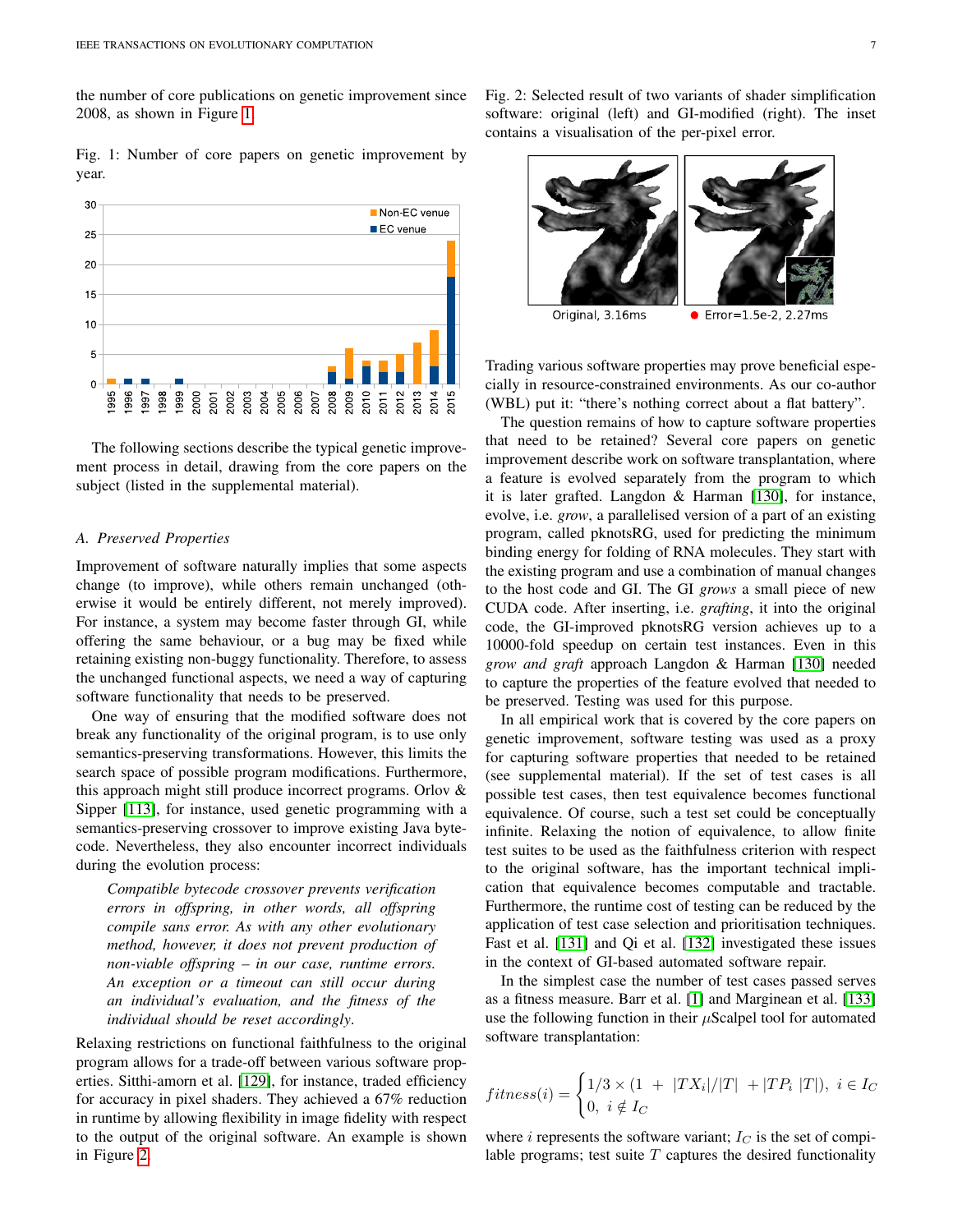to be transplanted;  $TX_i$  and  $TP_i$  are the sets of non-crashing and passing test cases respectively. In this case  $fitness(i) = 1$ assumes that i preserves all the required functionality.

GenProg [\[3\]](#page-13-1), a popular tool for automated software repair, also uses a simple weighting scheme in fitness evaluation of modified programs [\[134\]](#page-15-26):

$$
fitness(C) = W_{PosT} \times |\{t \in PosT \mid P' \text{ passes } t\}|
$$

$$
+ W_{NegT} \times |\{t \in NegT \mid P' \text{ passes } t\}|
$$

where  $C$  stands for the candidate patch, i.e. set of modifications, that produce program  $P'$  when applied to the original buggy software;  $W_{PosT}$  assigns a weight to the positive test cases, i.e., those that the original program passes; while  $W_{NeqT}$  is the weight assigned to the number of test cases that fail when run on the original program, but pass when run on  $P'$ . Negative tests are weighted twice as heavily as the positive tests. The positive test cases are intended to capture the program functionality that needs to be preserved.

Arcuri & Yao [\[99\]](#page-14-37) opted for a more fine-grained fitness measure for automated software repair. In particular, they use a *distance function* based on formal software specification. It measures how far the output of the modified software is from the expected result. Arcuri [\[127\]](#page-15-19) implemented a similar metric within his Java Automatic Fault Fixer (JAFF) tool. He also used the underlying framework of JAFF to improve the efficiency of a triangle classification program. In this case a set of test cases satisfying the branch coverage criterion was exercised to establish whether the modified software preserved the desired behaviour. Arcuri [\[127\]](#page-15-19) generated the required test cases automatically, showing another advantage of using testing as a means of capturing software functionality.

Genetic improvement typically modifies *existing* software, therefore, the original program serves as an oracle when testing improved software variants. Any software test generation technique can be used to create test inputs. The output of running tests on the original and modified software can then be compared to guide search towards fitter individuals. The size of a test suite capturing the desired software behaviour is thus potentially infinite. Arcuri & Yao [\[99\]](#page-14-37), [\[135\]](#page-15-27) introduced the idea of co-evolving test cases within a genetic improvement framework. They use a genetic algorithm, generating unit tests that pass when run on the original and fail on the modified programs. The same approach was later adapted by Wilkerson & Tauritz [\[136\]](#page-15-28) who created CASC, a variant of Arcuri & Yao's [\[99\]](#page-14-37) framework for C++ programs. Aside from choosing a different target programming language, Wilkerson & Tauritz [\[136\]](#page-15-28) require the CASC user to provide the fitness function, in contrast to the work of Arcuri & Yao.

It is yet unclear how to characterise test suites that would best guide search towards improved software variants. Smith et al. [\[137\]](#page-15-29) conducted an initial investigation in the field of automated software repair. They conclude that "the quality of the patches is proportional to the coverage of the test suite used during repair". They also advocate that further research is needed to fully understand the characteristics of an appropriate test suite for automated software repair. Fast et al. [\[131\]](#page-15-23) proposed to use dynamic program invariants,

i.e. predicates, with testing to evaluate candidate programs for automated software repair. Their proposed approach leads to more precise fitness values than the traditional weighted sum approach. Similar studies have not been conducted in the context of improvement of other software properties.

Hitherto, in the literature, testing and semantics-preserving transformations have been applied to capture program behaviour. Genetic improvement is a generalist framework and thus allows for other approaches to be explored.

# *B. Use of existing software*

The power of genetic improvement lies in its applicability to a plethora of real-world software systems. Typically, GI does not start from scratch. All work covered by the core papers starts from an existing system [\[138\]](#page-15-30).

In the evolutionary computation field existing software reuse corresponds to 'genetic transfer'.

*1) Source of Genetic Material for Genetic Improvement:* The idea of using existing code is central to the genetic improvement process. The plastic surgery hypothesis [\[71\]](#page-14-9) assumes that the content of new code can often be assembled out of fragments of code that already exist. Barr et al. [\[71\]](#page-14-9) investigated this hypothesis, showing that changes are 43% graftable from the exact version of the software being changed.

Within the selected core papers on genetic improvement one can find three options for the choice of code for software reuse: the program being improved, a different program written in the same language and a piece of code generated from scratch. A currently unexplored option is an import from a different programming language than the software to be improved.

*2) Code Transplants:* Another area of genetic improvement when it comes to its software reuse component arises from the work on software transplantation. Harman et al. [\[139\]](#page-15-31) set out a vision for automated software transplantation in their keynote, where they presented an overview of practices and ideas from GI and GP that are applicable for reverse engineering.

Petke et al. [\[4\]](#page-13-2) were the first to use the concept of code transplants [\[139\]](#page-15-31) in the GI context. In particular, they use multiple software variants of the same program, namely Mini-SAT, a Boolean satisfiability (SAT) solver. Code for software reuse was taken from the MiniSAT-hack track competition specifically designed to encourage SAT practitioners to submit their *manually-modified* versions of the solver. GI-improved variants achieved up to 17% speedup.

Barr et al. [\[1\]](#page-12-0) took this work further and programmatically set up a scaffolding mechanism in which genetic programming can transform a software feature from one system to be transplanted into another system. They automatically extract a feature from the *donor* program (source) and transplant it into the *host* program (target). Several experiments were conducted demonstrating feasibility of the approach, including a real-world example where a particular video codec was transplanted into the popular VLC media player.

Marginean et al. [\[133\]](#page-15-25) applied the same transplantation technique to transfer a call graph visualisation feature from the CFLOW program into the KATE text editor. Moreover, Sidiroglou-Douskos et al. [\[140\]](#page-15-32) developed a systematic transplantation approach for automated software repair, reusing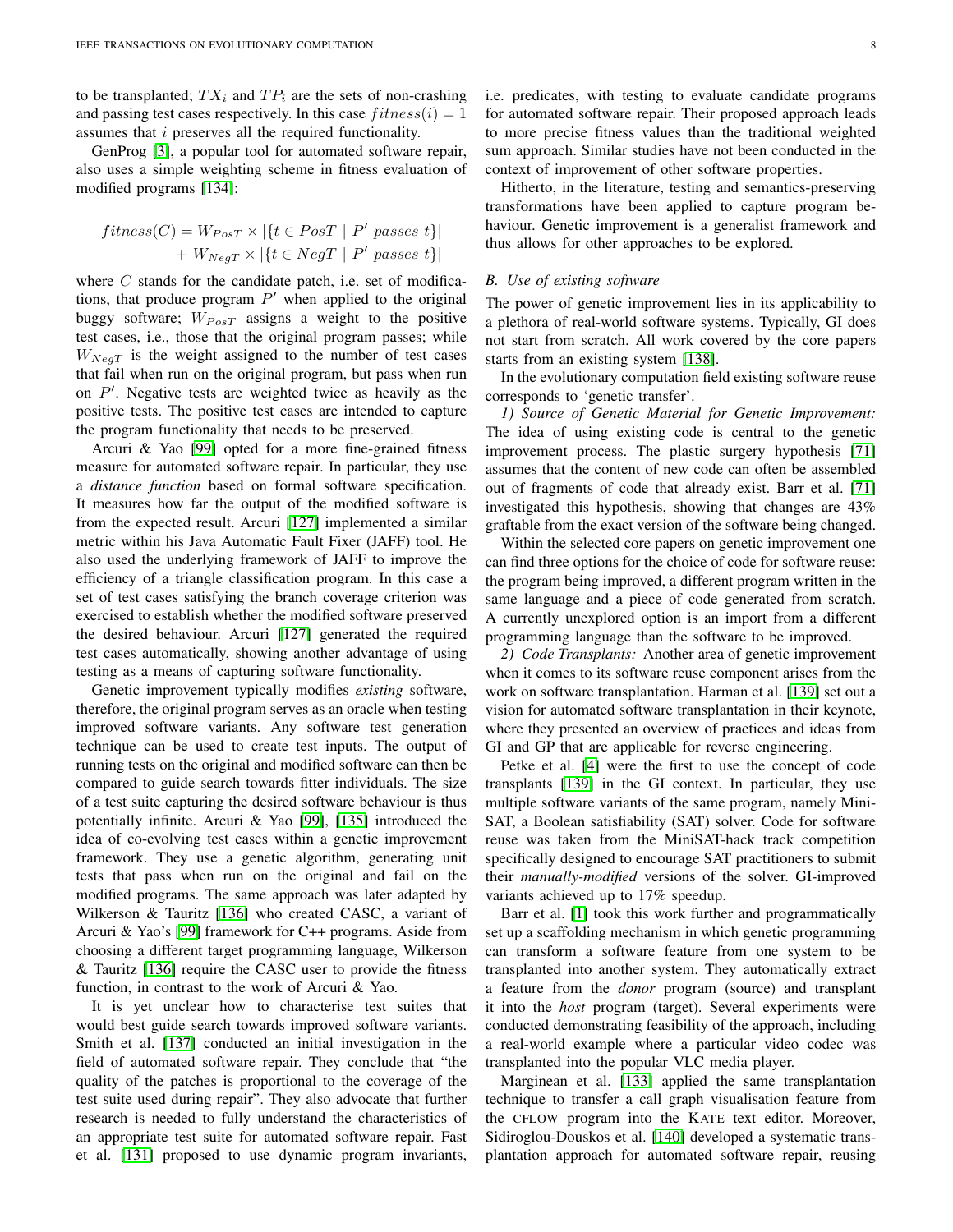fixes available in open source projects. This approach has yet to be tried with metaheuristic search.

In the absence of the functionality of interest in existing software, a few researchers used genetic programming to evolve the desired feature from scratch. Harman et al. [\[7\]](#page-13-5) evolved a language translation feature and transplanted it into a popular instant messaging system. Jia et al. [\[141\]](#page-15-33) grew a citation service and grafted it into a web development framework; the evolved service is available online (see [\[141\]](#page-15-33)). Langdon and Harman [\[130\]](#page-15-22) evolved an enhanced parallel feature which gave up to 10000-fold speedup in the original software when run with the evolved feature.

#### *C. Criteria for improvement*

Criteria for software improvement can be divided into functional and non-functional. Ryan et al. [\[96\]](#page-14-34), [\[115\]](#page-15-7), [\[142\]](#page-15-34), [\[143\]](#page-15-35) and Williams & Williams [\[114\]](#page-15-6), [\[144\]](#page-15-36) used evolutionary algorithms to parallelise software. White's 2009 PhD thesis [\[128\]](#page-15-20) focused on energy consumption reduction and both White and Arcuri [\[127\]](#page-15-19) advocated the use of GI for improvement of nonfunctional properties of software. The importance of this strand of research was re-emphasized in Harman et al.'s keynote in 2012 [\[101\]](#page-14-39). Since then there has been a rapid increase in work on GI and, as shown in Figure [3,](#page-8-0) much of this work has focused on non-functional properties.

<span id="page-8-0"></span>Fig. 3: Software applications of empirical studies in core papers on genetic improvement.



A major difficulty in non-functional software property optimisation lies in the measurement of the desired property. For non-functional properties such as energy consumption, precise measurements might simply be infeasible. However, these are not needed for the GI approach; we only need relative not absolute accuracy. GI only requires a *fitness function* that will guide search towards desirable software variants.

*1) Testing as a fitness measure:* Most of the genetic improvement work covered in core GI papers relies on testing to evaluate the fitness of candidate software variants. The number of test cases passed has been the prevalent measure in optimisation of functional properties of software systems. In particular, Shulte et al. [\[145\]](#page-15-37), Arcuri et al. [\[99\]](#page-14-37), [\[146\]](#page-15-38), Wilkerson & Tauritz [\[136\]](#page-15-28), Forrest et al. [\[2\]](#page-13-0) and Le Goues et al. [\[3\]](#page-13-1) equated successful software improvement with passing test suites in their work on automated program repair.

Ryan et al. [\[96\]](#page-14-34), [\[115\]](#page-15-7), [\[142\]](#page-15-34), [\[143\]](#page-15-35) and Williams & Williams [\[114\]](#page-15-6), [\[144\]](#page-15-36) used the number of test cases passed in their work on software parallelisation.

A lot of the core GI literature is concerned with automated bug fixing (see Figure [3\)](#page-8-0), improving the correctness of programs as measured by testing. The largest body of work revolves around the tool called GenProg [\[147\]](#page-15-39), either directly contributing to its development [\[2\]](#page-13-0), [\[3\]](#page-13-1), [\[5\]](#page-13-3), [\[94\]](#page-14-32), [\[134\]](#page-15-26), [\[148\]](#page-15-40), [\[149\]](#page-15-41), [\[150\]](#page-15-42) or using it for comparison [\[151\]](#page-15-43), [\[152\]](#page-15-44), [\[153\]](#page-15-45). Other examples of program repair with GI include Arcuri et al.'s pioneering work on small programs [\[99\]](#page-14-37), [\[154\]](#page-15-46), [\[155\]](#page-15-47) which predates GenProg, as well as Schulte et al.'s [\[145\]](#page-15-37),  $[156]$ ,  $[157]$ ,  $[158]$  work where the fixing was done postcompilation on the assembly code. Wilkerson et al. [\[159\]](#page-16-0) compared his multi-objective approach to program repair with Arcuri's work. Ackling et al. [\[160\]](#page-16-1) repaired software written in the Python language with same principles as GenProg.

Apart from the obvious risk of creating new bugs there is also the danger of introducing malevolent behaviour [\[156\]](#page-15-48). Schulte et al. used sandboxing in their work and ran tests on a virtual machine to ensure no damage is done by the altered software [\[145\]](#page-15-37), [\[156\]](#page-15-48), [\[157\]](#page-15-49).

Most GI bug fixing work assumes that the faulty program contains its own potential fixes [\[148\]](#page-15-40) and assumes freedom from typographical errors and incorrect variable names [\[160\]](#page-16-1).

*2) Other fitness functions:* Most fitness functions that do not count passing and (or) failing test cases measure some nonfunctional property of software. These are dependent on hardware and some of them can be handled in part by compilers, such as memory usage. Although memory optimisation has been studied before [\[161\]](#page-16-2), the core papers present only a single example of memory usage optimisation with GI. Wu et al. [\[162\]](#page-16-3) explored how variables and constants in the source code can be exposed as parameters that can be tuned for the purpose of improving memory efficiency and reducing execution time.

The most frequently improved non-functional property is execution time. It, however, varies between systems and hardware. The number of lines or instructions executed per input has been considered as a system-independent proxy for execution time [\[163\]](#page-16-4), [\[164\]](#page-16-5), [\[165\]](#page-16-6). Langdon et al. [\[130\]](#page-15-22), [\[166\]](#page-16-7), [\[167\]](#page-16-8), [\[168\]](#page-16-9), [\[169\]](#page-16-10), [\[170\]](#page-16-11) report wall clock speedups.

Genetic improvement can also be applied per system and hardware by specialising to program classes [\[4\]](#page-13-2) or input distributions [\[100\]](#page-14-38), [\[128\]](#page-15-20). Recent advances in the mobile device market have seen greater computational power with increased drain on batteries. Hardware can only be optimised to a certain extent so software must also be adapted.

An issue with energy optimisation is how the usage is measured [\[171\]](#page-16-12). GI is, however, well-equipped to deal with noisy measures such as energy consumption [\[172\]](#page-16-13). A number of core papers on GI show promising results for energy optimisation [\[109\]](#page-15-1), [\[128\]](#page-15-20), [\[173\]](#page-16-14), [\[174\]](#page-16-15) using various methods to approximate its consumption. White [\[128\]](#page-15-20) used simulation and a linear model to assess the energy consumption while Bruce et al. [\[174\]](#page-16-15) used the Intel Power Gadget API to approximate the usage. For both methods the software is run in isolation to reduce noise in energy readings due to other processes. Although Schulte et al. [\[173\]](#page-16-14) opted to use hardware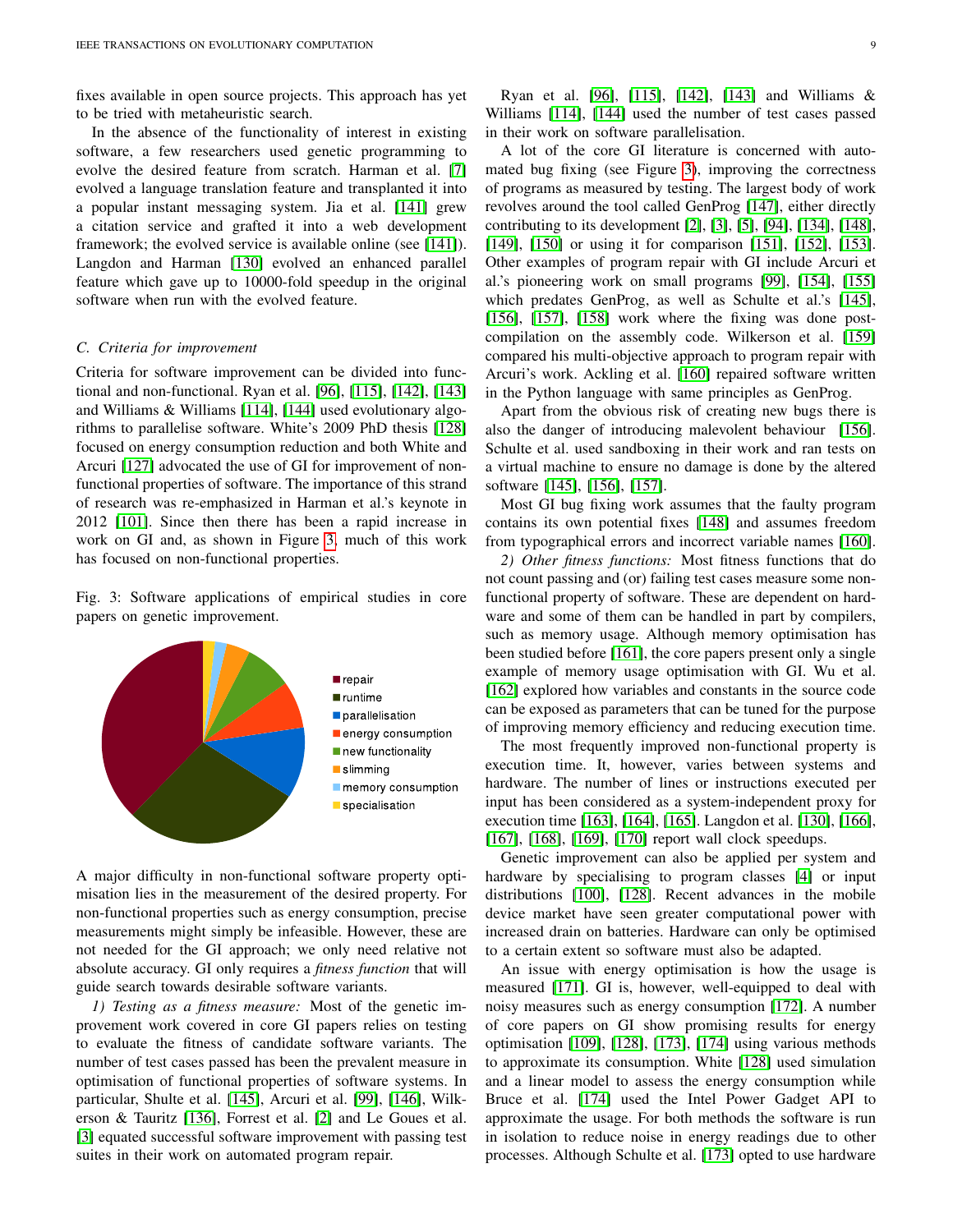counters and a model of energy usage to approximate energy consumption. Similarly, Burles et al. [\[109\]](#page-15-1) used an energy model that is specifically made for Java bytecode to reduce energy consumption of a function in Google's Guava library.

Given the difficulty of providing a correct energy measure for fitness evaluation, Harman and Petke [\[175\]](#page-16-16) proposed to use GI to evolve the fitness function itself for a subsequent GI process. This idea generalises to any non-functional (or functional) property of software. Moreover, Johnson and Woodward [\[176\]](#page-16-17) proposed to measure the fitness gain, rather than a total fitness measure, in terms of the accumulated information at each executed step of the program. GI was also proposed for product line engineering [\[177\]](#page-16-18).

*3) Multi-objective improvement:* Optimisation of nonfunctional properties might sometimes mean degradation of other software properties. These can be either functional or non-functional. One might, for example, significantly reduce runtime by deleting certain software functionality, or reduce memory consumption at the expense of increased execution time. Given the many conflicting improvement criteria, Arcuri [\[127\]](#page-15-19), White et al. [\[100\]](#page-14-38), [\[128\]](#page-15-20) and Harman et al. [\[101\]](#page-14-39) suggested the application of multi-objective algorithms. Wu et al. [\[162\]](#page-16-3) applied this approach to optimise both runtime and memory consumption. However, multi-objective genetic improvement of several non-functional properties is still largely unexplored.

## *D. Search*

The power of genetic improvement lies in automatically evaluating multiple software versions in order to find ones that satisfy the improvement criteria and preserve the desired properties. Consider bug fixing: human programmers spend a large amount of their time on this activity. Within the same amount of time a GI framework can evaluate thousands of candidate software programs. In order to explore the huge search space an efficient search algorithm needs to be used.

Currently the state-of-the art heuristic approach for software improvement is genetic programming, as is shown in the supplemental material. However, we anticipate more research in the future on the use of other search heuristics in GI.

*1) Search operators:* A variety of search operators has been used in work on genetic improvement covered by the core papers on the subject. Given that most of this work uses evolutionary algorithms, genetic programming in particular, they inherit similar search operators.

Lansborough et al. [\[178\]](#page-16-19) used dynamic tracing and genetic algorithms to remove unused features of programs. They applied deletion operations on the binary of the program to be slimmed. Schulte et al. [\[173\]](#page-16-14) maintained a steady state population, by selecting, modifying and then replacing binary code using an evolutionary algorithm.

Forrest et al. [\[2\]](#page-13-0) focused on software repair. They operated on the Abstract Syntax Tree (AST) level by deleting, swapping and inserting a statement of code. They also applied a tree-structured differencing to minimise the final repair. Le Goues et al. [\[3\]](#page-13-1) extended this approach and used fault localisation to bias the repair search. Arcuri et al. [\[99\]](#page-14-37) operated on the same level of granularity, but additionally co-evolved test cases to improve their ability to produce valid bug repairs.

Wu et al. [\[162\]](#page-16-3) used mutation testing to change logical, numerical, arithmetical, incremental, relational and bitwise operators in the original program. They represented program changes with a linear chromosome where each gene (itself an integer) represents one of the program statements or parameters that can be modified by GI. Jia et. al. [\[179\]](#page-16-20) also proposed higher-order mutation-based GI framework to increase the search granularity of GI.

*2) Representation of Programs used for Genetic Improvement:* There are a number of options for representing modifications to programs. These include ASTs, bytecode, and the source code itself (e.g., treated as a text file).

In some of the early papers on genetic improvement, populations of entire programs were stored. However, as genetic improvement targets large programs, memory becomes an issue. Therefore, most papers on GI currently evolve a population of edits (also called repairs or patches) that are applied to a single master copy of the original program. Representing just the changes that need to be made to a program avoids storing redundant copies of unmodified code [\[3\]](#page-13-1), [\[94\]](#page-14-32). In addition, a number of methods require access to the source code (and operate on the source code itself), while other methods operate directly on low-level code (bytecode or binaries).

Arcuri et al. [\[154\]](#page-15-46) converted programs into a syntax tree that was then evolved using ECJ, a GP system also used by White et al. [\[100\]](#page-14-38). While the original code is translated into a GP representation in ECJ, non-functional properties can be measured when it is converted into source code [\[98\]](#page-14-36).

Prevalent work on genetic improvement focuses on C and C++ software, including Petke et al. [\[163\]](#page-16-4), Bruce et al. [\[174\]](#page-16-15) and Langdon et al.'s [\[180\]](#page-16-21), [\[181\]](#page-16-22) work. They use a BNF grammar representation of the code.

With the increasing number of parallel processors available, there is a need to translate code for parallel processing. This is a difficult task when done manually, so a natural question is: can GI achieve this automatically? Early work [\[96\]](#page-14-34), [\[115\]](#page-15-7), [\[142\]](#page-15-34) described *Paragen*, which is designed to be language independent. Programs were represented as tree structures where each line of the original is a terminal [\[115\]](#page-15-7).

ASTs are one natural approach to representing programs for the purposes of genetic programming. pyEDB [\[160\]](#page-16-1) (python evolutionary debugger) used ASTs and was applied to Python applications. However, its underlying algorithm is language independent. Python was chosen as the modules required are part of the standard library, including AST compilation and modification, and tracing of execution paths. The representation is a bit string that is translated into a list of edits that point to locations in the AST of the program [\[160\]](#page-16-1).

Le Goues et al. [\[3\]](#page-13-1) described *GenProg*, which automatically repairs bugs, following Arcuri's work [\[127\]](#page-15-19). GenProg has generated a great deal of interest and uptake of GI and related techniques. An important contribution of GenProg is the choice of representation. In previous work each individual was represented by the entire AST. Software variants in GenProg, in contrast, are represented as patches, a sequence of edit operations for the AST. This promotes scalability, since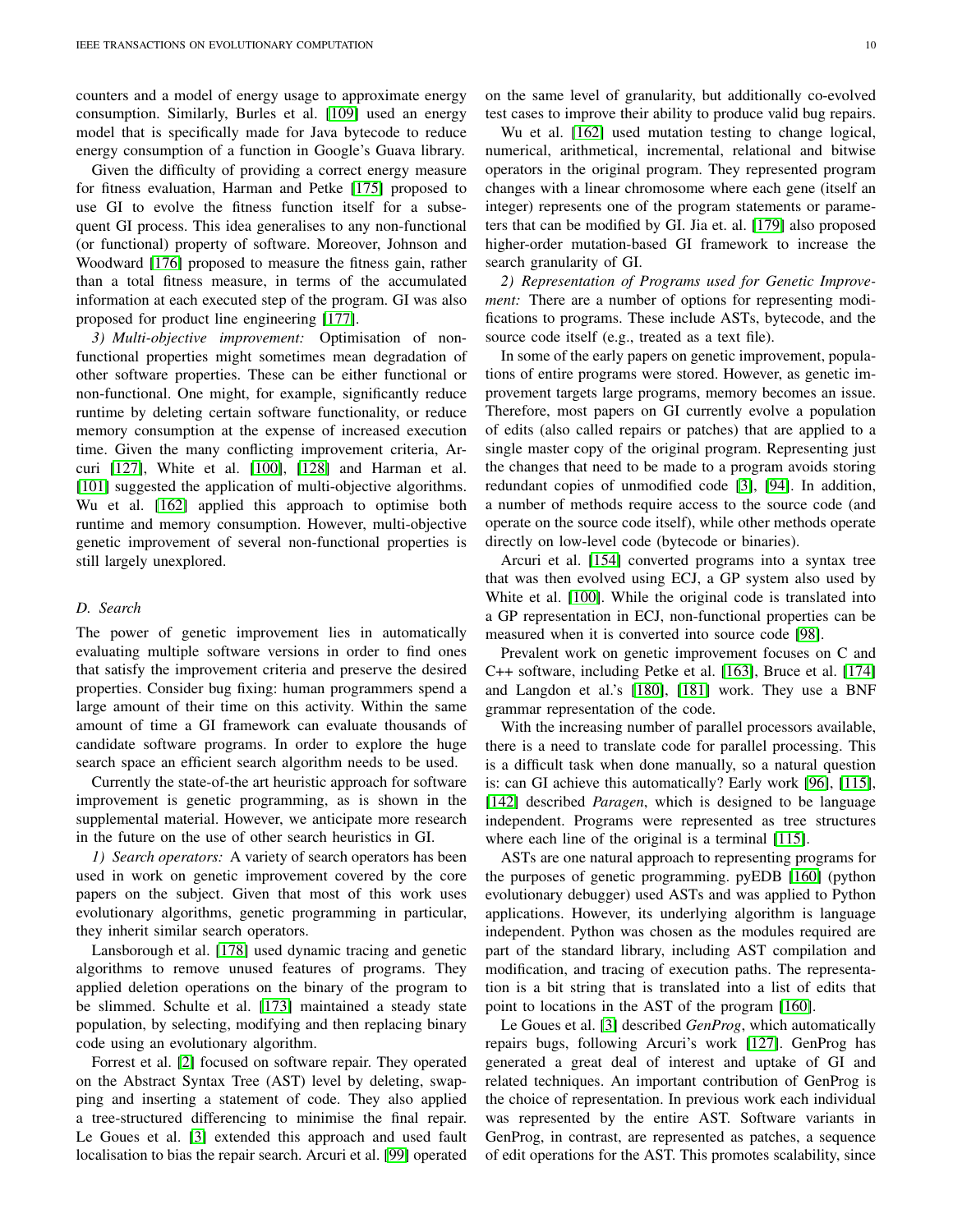the population contains edit sequences, thereby occupying dramatically less space than full ASTs for large programs to which only a few changes are required.

To compute each modified program's fitness, its AST is output as source code, compiled, and executed for each test case. This is done in a sandbox environment [\[131\]](#page-15-23). Forrest et al. [\[2\]](#page-13-0) and Weimer et al. [\[5\]](#page-13-3) represented C programs as ASTs, but instead of targeting the whole syntax-tree with possible modifications, they selected only the nodes on the execution path as determined by negative test cases. By contrast Cody-Kenny et al. used a syntax tree representation [\[165\]](#page-16-6), [\[182\]](#page-16-23) to implement GI for Java programs.

GI has been applied directly to binaries as well as high level source code. Schulte et al. [\[156\]](#page-15-48) states that 'binary GI' has the following benefits:

- 1) The technique is potentially applicable to any programming language that compiles to assembly code.
- 2) Intricate repairs at the statement-level can be performed. These include for example, changing type declarations, comparison operators, and assignments to variables.
- 3) The complete assembly code language typically consists of a small set of instructions.

Schulte et al. [\[157\]](#page-15-49) repaired defects in ARM, x86 assembly as well as ELF binaries, and achieved improvements of 86% in memory consumption and 95% in disk requirements. They report a 62% decrease in time to repair the binaries, compared to similar source-level repair techniques. They showed that their technique can also be applied to different languages (Java, C, Haskell) [\[156\]](#page-15-48) and they repaired two security vulnerabilities [\[145\]](#page-15-37). Their approach does not require access to source code.

Landsborough et al. [\[178\]](#page-16-19) removed unnecessary binary files from programs such as the Unix *echo* utility. Results when using a genetic approach were reported to be better than those obtained merely by using a trace-based approach alone. This allows 'slimmer' versions of the software to exist, with the functionality desired by the user.

GI can either operate offline or online. Online GI modifies software as it executes, whereas offline GI does not, instead improving software for re-deployment. We have described offline GI in previous sections. Online approaches include ECSELR and Gen-O-Fix [\[183\]](#page-16-24). ECSELR [\[184\]](#page-16-25) embeds adaptation inside the target software system enabling the system to transform itself via evolution in a self-contained manner. The software system benefits autonomously, avoiding the problems involved in engineering and maintaining such properties. Swan et al. [\[185\]](#page-16-26), who created Gen-O-Fix, suggest that developerspecified variation points should be used to define the scope of improvement. Hybrid online-offline approaches were proposed that seek to develop a set of modifications offline, based on data collected during previous online monitoring of execution. These 'dreaming devices' can then be subsequently applied for the next online execution [\[186\]](#page-16-27).

#### V. RELATED WORK

<span id="page-10-0"></span>We also give an overview of work that we found during our searches, that is either related to or can be considered as work on GI. In our selection of core papers on GI we used the criteria presented in Table [I.](#page-4-1) The work in this section does not conform to one or more of these expectations.

The strength of GI lies in its general applicability, and other approaches explicitly sacrifice this generality in order to obtain guarantees of correctness or higher success rates within a limited range of application. A subset of previous work also operates at a higher level of abstraction, for example, at the architectural rather than code level. As well as restricting generality in terms of the range of transformations that may be applied, some research also makes assumptions that limit its applicability to specific subdomains. For example, assuming the availability of formal contracts written in a language such as Eiffel [\[187\]](#page-16-28), or the provision of handwritten imperative structural integrity constraints [\[188\]](#page-16-29), might limit applicability.

The field may benefit from the further incorporation of some of these approaches within a metaheuristic framework. Similarly, related work often employs metaheuristics, and methods developed in GI may improve the applicability and effectiveness of these methods.

## *A. Program Synthesis*

*Program synthesis* [\[22\]](#page-13-20) is the automated construction of a new program from a specification. Early work in this area aimed to provide formal guarantees of correctness, but more recent work often relies on a test suite to assess faithfulness to desired semantics, in the same vein as genetic improvement. Balzer replaced formal specifications with natural language [\[189\]](#page-16-30). By using natural language, he emphasised the importance of the user-in-the-loop. More recently, Gulwani et al. [\[28\]](#page-13-26), [\[190\]](#page-16-31), [\[191\]](#page-16-32), explored and evaluated examplebased program synthesis. They synthesised relatively smallbut-useful Microsoft Excel spreadsheet functions, for example, learning useful string processing functions and table transformations that can be inserted into spreadsheets to improve them.

Traditionally, work on program synthesis did not attempt to reuse existing code, preferring to synthesise new functionality from scratch. However, the term 'synthesis' has recently been used to refer to the addition of new functionality into existing software, as achieved by Gulwani et al. [\[28\]](#page-13-26), allowing for a certain level of code reuse in a similar manner to code transplantation and recent advances in genetic improvement.

In addition to program construction and extension, synthesis also includes the duplication of functionality useful for *n-version programming* [\[192\]](#page-16-33), where multiple programs are derived from the same formal specification. A topic closely related to program synthesis is the *Automated Design of Algorithms* [\[193\]](#page-16-34), which uses computational search to discover and improve algorithms for particular problems. The key difference between genetic improvement and the automated design of algorithms is that genetic improvement is applied in-situ or directly to the source code while automated design of algorithms works ex-situ, i.e., evolves an algorithm.

Within the field of genetic programming, some work has crossed into the field of formal synthesis. Katz and Peled [\[194\]](#page-16-35) applied GP to synthesise mutual exclusion algorithms, verified using model checking, as well as using testing over parametric problems when model-checking fails to scale. They also considered searching for test cases and software repair.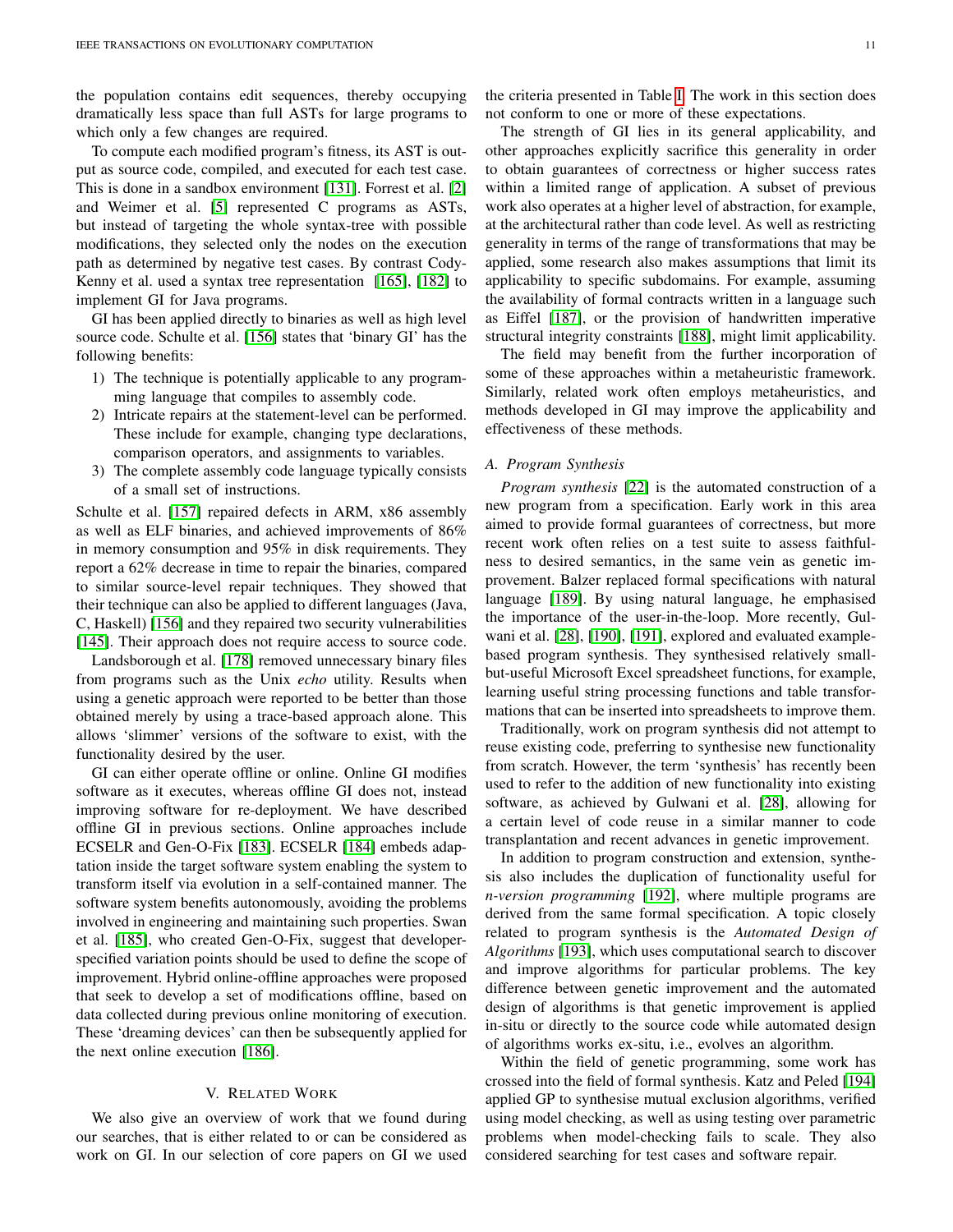# *B. Software repair*

An overview of all related software repair work, can be found in the survey by Monperrus et al. [\[195\]](#page-16-36), which also includes software repair applications using genetic improvement, and the survey of Le Goues et al. [\[94\]](#page-14-32). Typically, non-GI approaches to repair make assumptions about available specifications [\[187\]](#page-16-28), they limit the types of bug under consideration [\[196\]](#page-16-37), or restrict the transformations that may be applied [\[105\]](#page-14-43). The advantages of such restrictions are that they make it possible to exhaustively explore potential repairs, or to formally verify the correctness of the repair (at least with respect to a set of supplied test cases).

The most formal approaches rely on the availability of specifications, typically by assuming contracts or invariants specified in the implementation. For example, Wei et al. [\[187\]](#page-16-28) fixed bugs in Eiffel code by using their specified contracts. First, they applied random testing to a large amount of code and observed failing predicates. They then repaired the program by restoring the relevant invariant through the application of template-based transformations. A similar approach to catching violated contracts is exemplified by Yu et al. [\[197\]](#page-16-38), who catch violated preconditions and execute different code to correct the erroneous state. Related work was performed by Dallmeir et al. [\[198\]](#page-16-39). This work and the work of Gupta [\[199\]](#page-16-40) assume the availability of pre- and post- conditions, and the presence of a single error. They relied on test-based localisation to narrow down the space of possible changes.

When specifications are unavailable, information can be derived from the program and its test cases. The SemFix tool [\[105\]](#page-14-43) uses fault localisation and a Satisfiability Modulo Theories (SMT) solver [\[200\]](#page-16-41). It derives a partial specification via symbolic execution and generates constraints that a singleline fix must satisfy, while limiting potential repairs to those captured by a set of templates inferred from human studies.

In order to preserve existing correct behaviour, a heuristic often employed is to minimise the syntactical or semantic change to the program. By applying recent advances in SMT solvers, Mechtaev et al. [\[119\]](#page-15-11) synthesised minimal patches (in terms of their semantics) from a possible patch-space based on fault localisation. They argued that GI tools such as GenProg are better suited to bugs that require multiple changes to a program. Constraint solving can also be applied in some scenarios; for example, Samimi et al. [\[201\]](#page-16-42) demonstrated the use of string-based constraint solving to repair PHP code that generates HTML. The repairs are validated using a test suite.

Concurrency bugs are a popular target for automated repair, because the correct or desired behaviour is usually straightforward to infer, and the possible transformations can be restricted. Jin et al. [\[196\]](#page-16-37), [\[202\]](#page-16-43) repaired atomicity violations and other concurrency bugs by inserting suitable synchronisation primitives. They relied on testing to ensure the repairs are faithful to the desired semantics.

One common alternative to metaheuristic search over a large space of arbitrary transformations is to restrict the transformations to a relatively small number specified by the instantiation of a set of templates. The templates are usually human-designed, or may be extracted from human-written

transformations. For example, Kim et. al. [\[151\]](#page-15-43) manually examined 65,536 human-written patches to identify common templates, such as a change to a method call or branch condition. They used the templates to eliminate bugs in other software.

Kocsis et al. [\[107\]](#page-14-45) exploited available contracts for the Java equals and hash methods to probe existing Hadoop code for violations. Simple program transformations were used to repair violations, before a metaheuristic was used to further optimise their repairs, in order to improve the quality of hash functions.

In mutation testing, mutants are used to measure how effective test suites are at detecting faulty programs. Debroy and Wong [\[203\]](#page-16-44) and Schulte et al. [\[204\]](#page-16-45) suggested that the same operators can be used to repair faulty programs. Debroy and Wong employed Tarantula for fault localisation to reduce the set of possible locations for mutation. They also considered only programs with a single fault at a time.

## <span id="page-11-0"></span>*C. Program Transformation*

*Program transformation* traditionally seeks to improve programs automatically [\[110\]](#page-15-2), [\[111\]](#page-15-3) in order to optimise nonfunctional criteria through the deterministic application of semantics-preserving transformations, although some recent work relies on test suites as opposed to semantics-preserving transformations. The general application of search to selecting transformation sequences has previously been proposed [\[116\]](#page-15-8).

*Code refactoring* [\[205\]](#page-17-0) is one form of transformation. A hybrid of automatic and manual transformations is demonstrated by Meng et al. [\[206\]](#page-17-1). Their LASE tool identifies code edits that need to be repeated elsewhere in a program, while taking into account the context of the code and matching 'edit scripts' expressed as an AST using clone detection.

Traditional program transformation can also be achieved using metaheuristic search [\[143\]](#page-15-35), [\[207\]](#page-17-2), [\[208\]](#page-17-3). Usually these search-based transformations are restricted to semanticspreserving operations. Kocsis and Swan [\[108\]](#page-15-0) applied point mutation to select between alternative algebraic data types that offer varying asymptotic complexity. An approach that focuses on the individual software engineer's role in performing similar optimisations is the SEEDS framework [\[120\]](#page-15-12).

Much work optimises software by replacing heuristic components. An elegant example is the Templar tool [\[209\]](#page-17-4), which employs a generative hyper-heuristic to improve energy efficiency based on a simple power model, enabling the user to specify a 'variation point' for the search process to specialise.

## *D. Parameter Tuning*

Existing software may offer a set of parameters that can be used to tune the performance of a program. A wellknown example is the extensive array of options offered by modern compilers, a target suggested by Williams et al. [\[144\]](#page-15-36). *Automated parameter tuning* [\[210\]](#page-17-5) can be regarded as a subset of automated design of algorithms work where search is used to select the best set of parameters for a given problem.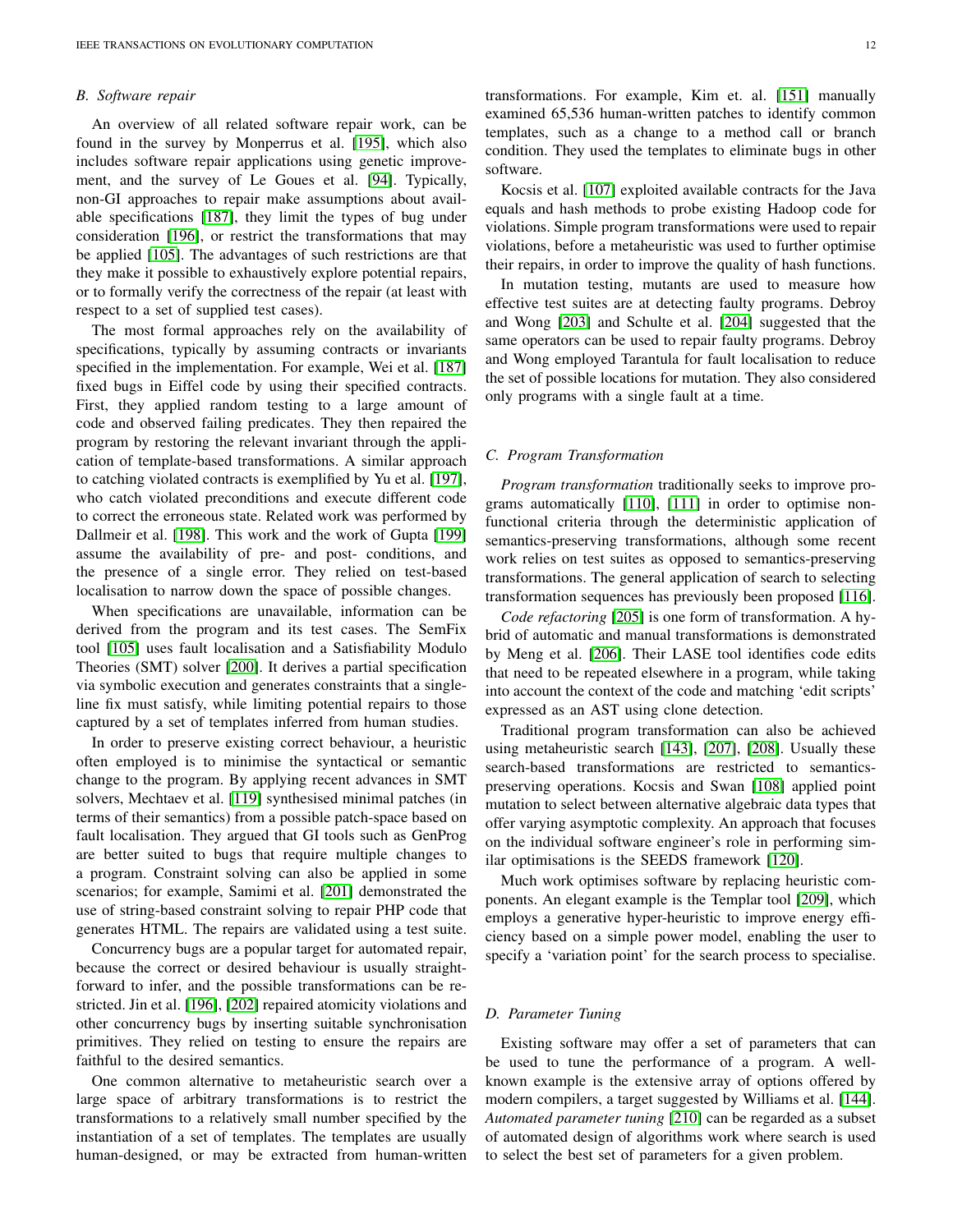## *E. Approximate Computing*

Improvement of non-functional properties using genetic improvement can lead to the exploration of a Pareto front in objective space, trading off some functionality in return for non-functional gains. This pushes GI onto the frontier of Approximate Computing [\[211\]](#page-17-6).

Sidiroglou-Douskos et al. [\[117\]](#page-15-9) introduced the notion of *loop perforation*, which omits some iterations of a loop to gain speed at the cost of accuracy. First, they eliminated perforations that are fatal to the program, before optimising multiple remaining perforations via a greedy algorithm. They applied a well-defined set of transformations to the loop, much like template-based methods discussed above.

Similarly, Hoffman et al. [\[212\]](#page-17-7) provided 'dynamic dials' to allow a user to tune the performance trade-offs, by transforming static configuration parameters into dynamic code using 'influence tracing'. They added a 'heartbeat' to the program to provide feedback on its performance, and adjust the tradeoffs based on this feedback.

## *F. Data Structure Repair*

Erroneous programs can result in invalid data structures, corruption that may be detected by the violation of structural integrity constraints, such as those provided by a programmer in a repOK function. By detecting when violations occur, the Juzi tool [\[188\]](#page-16-29), [\[213\]](#page-17-8) uses symbolic execution of the repOK function to suggest repairs to the data structure and restore the invariant in a repair that is sound but not complete. It performs a systematic search through the variables provided.

## *G. Studies of Existing Code*

In order to pursue research goals in genetic improvement, it is useful to help both researchers and developers to understand the search space. Several papers examine open source projects in detail to investigate the assumptions of tools like GenProg.

One assumption of GI software repair tools is that the material required to fix the fault lies within the existing code. Martinez et al. [\[214\]](#page-17-9) examined the code of open source projects and examined whether code changes, i.e., commits, contain material previously seen in the source code repository of the project. They repeated this investigation at a line and token level, and found extensive redundancy at a token level: up to 52% of commits are composed entirely of tokens written by human programmers in the project. However, they do not correlate this with bug-fixes, and redundancy at line level is less common. Related work can be found in Schulte et al. [\[204\]](#page-16-45). Similarly, Barr et al. [\[71\]](#page-14-9) examined the 'graftability' of code commits, examining Apache projects at line level. They considered the parent revision of the software, code that was later removed, and also code available from other projects.

## *H. Slicing, Partial Evaluation, and Specialisation*

*Program slicing* [\[215\]](#page-17-10) reduces a program to a minimal form that retains a desired subset of its original behaviour. It can thus be used both to optimise the size of existing software as

well as to extract a desired functionality. Traditional program slicing required program semantics to be preserved. More recently, *observation-based slicing* (ORBS) has been proposed [\[216\]](#page-17-11): ORBS relaxes the functionality-preservation criterion by using a test suite as a proxy for desired program behaviour. In this sense observation-based slicing is a subset of GI, where the improvement criterion is the reduction in size of the program, and the only allowed operation is code deletion.

Closely related to slicing is the idea of *program specialisation*; optimising the program for an expected range of inputs. An area of specialisation that has received much attention in manual software development is the selection of application-specific memory managers, typically in embedded or performance-critical systems. Risco-Martín et al. [\[161\]](#page-16-2) profiled C++ programs and simulated the impact of memory manager configuration on allocation and fragmentation.

*Partial evaluation* [\[217\]](#page-17-12) seeks to optimise a program by specialising it with respect to some known inputs. Both partial evaluation and program slicing aim to simplify software. However, the output behaviour of the input program can be different from its slice. In partial evaluation, on the other hand, the transformed program must return the same answer as the original, given the same inputs. Partial evaluation can also be regarded as a subset of GI, where the typical criteria for improvement is software efficiency.

Programs can further be specialised for the *environment* in which they execute. For example, the predominance of mobile apps in software development has led to renewed focus on energy consumption, and in mobile phones and tablets energy consumption is dominated by display screens. Li et al. [\[218\]](#page-17-13) exploited the correlation between display colour and power consumption in order to minimise energy usage of webpages; they used the simulated annealing metaheuristic to explore the space of colour transforms. In the same vein, Linares-Vàsquez et al. [\[219\]](#page-17-14) optimised the colour scheme of Android apps, incorporating colour theory to reduce the aesthetic impact of their transformations.

## VI. SUMMARY

<span id="page-12-1"></span>We provide an overview of research work in genetic improvement. With the ever growing amount and size of software being developed, the need for automated techniques for software improvement is paramount. Because of the abundance of code available optimisation approaches need not start from scratch. Furthermore, metaheuristics, such as evolutionary algorithms, have long been shown to be successful at exploring large search spaces such as the space of possible software variants. Genetic improvement combines these insights to improve software through the application of search. We provide a thorough literature review of papers published between 1995 and 2015 to familiarise the reader with the key results and concepts used in this new research area. We hope that this survey will lead to further uptake of genetic improvement techniques.

#### **REFERENCES**

<span id="page-12-0"></span>[1] E. T. Barr, M. Harman, Y. Jia, A. Marginean, and J. Petke, "Automated software transplantation," in *Inter. Symp. on Software Testing and Analysis ISSTA*. ACM, 2015, pp. 257–269.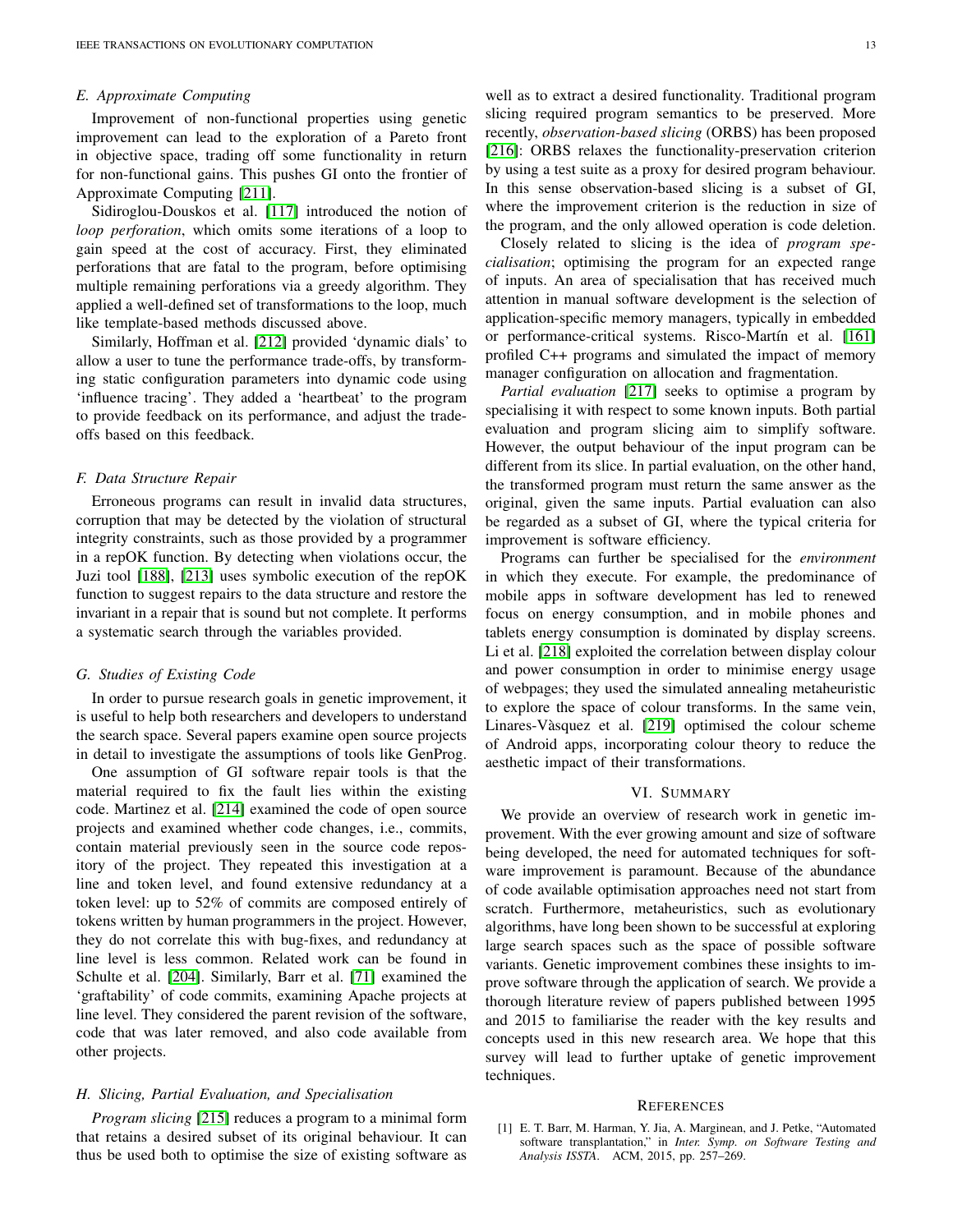- <span id="page-13-0"></span>[2] S. Forrest, T. Nguyen, W. Weimer, and C. Le Goues, "A genetic programming approach to automated software repair," in *Genetic and Evolutionary Computation Conf. GECCO*. ACM, 2009, pp. 947–954.
- <span id="page-13-1"></span>[3] C. Le Goues, M. Dewey-Vogt, S. Forrest, and W. Weimer, "A systematic study of automated program repair: Fixing 55 out of 105 bugs for \$8 each," in *Inter. Conf. on Soft. Eng. ICSE*. IEEE Computer Society, 2012, pp. 3–13.
- <span id="page-13-2"></span>[4] J. Petke, M. Harman, W. B. Langdon, and W. Weimer, "Using genetic improvement and code transplants to specialise a C++ program to a problem class," in *European Conf. on Genetic Programming EuroGP*, ser. LNCS, vol. 8599. Springer, 2014, pp. 137–149.
- <span id="page-13-3"></span>[5] W. Weimer, T. Nguyen, C. Le Goues, and S. Forrest, "Automatically finding patches using genetic programming," in *Inter. Conf. on Soft. Eng. ICSE*. IEEE, 2009, pp. 364–374.
- <span id="page-13-4"></span>[6] "The 'Humies' awards. Held at the annual Genetic and Evolutionary Computation Conf. (GECCO)," http://www.human-competitive.org/.
- <span id="page-13-5"></span>[7] M. Harman, Y. Jia, and W. B. Langdon, "Babel Pidgin: SBSE can grow and graft entirely new functionality into a real world system," in *Inter. Symp. on Search Based Soft. Eng. SSBSE*, ser. LNCS, vol. 8636. Springer, 2014, pp. 247–252.
- <span id="page-13-6"></span>[8] "BBC Click Interview with Prof. Mark Harman," http://www.bbc.co.uk/programmes/p02y78pp, Online: 4 Aug 2015.
- <span id="page-13-7"></span>[9] J. Temperton, "Code 'transplant' could revolutionise programming," http://www.wired.co.uk/article/code-organ-transplant-softwaremyscalpel, Online: 30 Jul 2015.
- <span id="page-13-8"></span>[10] J. R. Woodward, J. Petke, and W. B. Langdon, "How computers are learning to make human software work more efficiently," http://cacm.acm.org/news/189000-how-computers-are-learning-tomake-human-software-work-more-efficiently, Online: 1 Jul 2015.
- <span id="page-13-9"></span>[11] W. B. Langdon and J. Petke, "Genetic improvement," http://blog.ieeesoftware.org/2016/02/genetic-improvement.html, Online: 3 Feb 2016.
- <span id="page-13-10"></span>[12] A. A. Lovelace, "Sketch of the analytical engine invented by Charles Babbage by L. F. Menabrea of Turin, officer of the military engineers, with notes by the translator," https://www.fourmilab.ch/babbage/sketch.html, 1843.
- <span id="page-13-11"></span>[13] P. B. Sheridan, "The arithmetic translator-compiler of the IBM FOR-TRAN automatic coding system," *Commun. ACM*, vol. 2, no. 2, pp. 9–21, 1959.
- <span id="page-13-12"></span>[14] A. Church, *The Calculi of Lambda Conversion*. Princeton University Press, 1941.
- <span id="page-13-13"></span>[15] J. McCarthy, "Towards a mathematical theory of computation," in *Inter. Found. of Inform. Processing Congress IFIP*, vol. 62, 1962, pp. 21–28.
- <span id="page-13-14"></span>[16] J. E. Stoy, *Denotational semantics: The Scott–Strachey approach to programming language theory*. MIT Press, 1985.
- <span id="page-13-15"></span>[17] J. Darlington and R. M. Burstall, "A system which automatically improves programs," *Acta Inf.*, vol. 6, pp. 41–60, 1976.
- <span id="page-13-16"></span>[18] S. L. Gerhart, "Correctness-preserving program transformations," in *Principles of Prog. Lang. POPL*, 1975, pp. 54–66.
- <span id="page-13-17"></span>[19] H. Partsch, *The CIP Transformation System*. Springer, 1984.
- <span id="page-13-18"></span>[20] C. Consel, L. Hornof, R. Marlet, G. Muller, S. Thibault, and E. Volanschi, "Tempo: Specializing systems applications and beyond," *ACM Comput. Surv.*, vol. 30, no. 3es, p. 19, 1998.
- <span id="page-13-19"></span>[21] J. R. Cordy, "The TXL source transformation language," *Sci. Comput. Program.*, vol. 61, no. 3, pp. 190–210, 2006.
- <span id="page-13-20"></span>[22] Z. Manna and R. J. Waldinger, "Toward automatic program synthesis," *Commun. ACM*, vol. 14, no. 3, pp. 151–165, 1971.
- <span id="page-13-21"></span>[23] H. A. Simon, "Experiments with a heuristic compiler," *J. ACM*, vol. 10, no. 4, pp. 493–506, 1963.
- <span id="page-13-22"></span>[24] Z. Manna and R. J. Waldinger, "Knowledge and reasoning in program synthesis," *Artif. Intell.*, vol. 6, no. 2, pp. 175–208, 1975.
- <span id="page-13-23"></span>[25] W. Bibel, "Syntax-directed, semantics-supported program synthesis," *Artif. Intell.*, vol. 14, no. 3, pp. 243–261, 1980.
- <span id="page-13-24"></span>[26] J. Traugott, "Deductive synthesis of sorting programs," *J. Symb. Comput.*, vol. 7, no. 6, pp. 533–572, 1989.
- <span id="page-13-25"></span>[27] C. Paulin-Mohring and B. Werner, "Synthesis of ML programs in the system Coq," *J. Symb. Comput.*, vol. 15, no. 5/6, pp. 607–640, 1993.
- <span id="page-13-26"></span>[28] S. Gulwani, W. R. Harris, and R. Singh, "Spreadsheet data manipulation using examples," *Commun. ACM*, vol. 55, no. 8, pp. 97–105, 2012.
- <span id="page-13-27"></span>[29] J. R. Koza, *Genetic programming - on the programming of computers by means of natural selection*, ser. Complex adaptive systems. MIT Press, 1993.
- <span id="page-13-28"></span>[30] A. M. Turing, "Computing machinery and intelligence," *Mind*, vol. 49, pp. 433–460, 1950.
- <span id="page-13-29"></span>[31] R. Forsyth, "BEAGLE A Darwinian approach to pattern recognition," *Kybernetes*, vol. 10, no. 3, pp. 159–166, 1981.
- <span id="page-13-30"></span>[32] T. H. Westerdale, Personal communication.
- <span id="page-13-31"></span>[33] N. L. Cramer, "A representation for the adaptive generation of simple sequential programs," in *Inter. Conf. on Genetic Algorithms ICGA*. Lawrence Erlbaum Associates, 1985, pp. 183–187.
- <span id="page-13-32"></span>[34] J. R. Koza, "Non-linear genetic algorithms for solving problems," United States Patent 4935877, 1990.
- <span id="page-13-33"></span>[35] ——, "Hierarchical genetic algorithms operating on populations of computer programs," in *Inter. Joint Conf. on Artificial Intelligence IJCAI*. Morgan Kaufmann, 1989, pp. 768–774.
- <span id="page-13-34"></span>[36] D. E. Goldberg, "Computer-aided gas pipeline operation using genetic algorithms," Ph.D. dissertation, University of Michigan, 1983.
- <span id="page-13-35"></span>[37] J. R. Koza and J. P. Rice, "Genetic programming: The movie," 1992.
- <span id="page-13-36"></span>[38] T. Hu, W. Banzhaf, and J. H. Moore, "The effects of recombination on phenotypic exploration and robustness in evolution," *Artificial Life*, vol. 20, no. 4, pp. 457–470, 2014.
- <span id="page-13-37"></span>[39] W. Banzhaf, F. D. Francone, R. E. Keller, and P. Nordin, *Genetic Programming: An Introduction: On the Automatic Evolution of Computer Programs and Its Applications*. Morgan Kaufmann, 1998.
- <span id="page-13-38"></span>[40] R. Poli, W. B. Langdon, and N. F. McPhee, *A Field Guide to Genetic Programming*. Published via lulu.com and freely available at http://www.gp-field-guide.org.uk, 2008.
- <span id="page-13-39"></span>[41] D. Rivero, M. Gestal, and J. R. Rabunal, *Genetic Programming: Key concepts and examples, A brief tutorial on Genetic Programming*. LAP Lambert Academic Publishing, 2011.
- <span id="page-13-40"></span>[42] A. Freitas, *Data Mining and Knowledge Discovery with Evolutionary Algorithms*. Springer, 2002.
- <span id="page-13-41"></span>[43] E. P. K. Tsang, J. Li, and J. M. Butler, "EDDIE beats the bookies," *Softw., Pract. Exper.*, vol. 28, no. 10, pp. 1033–1043, 1998.
- <span id="page-13-42"></span>[44] A. K. Kordon, *Applying Computational Intelligence - How to Create Value*. Springer, 2010.
- <span id="page-13-43"></span>[45] J. R. Koza, "Human-competitive machine invention by means of genetic programming," *AI EDAM*, vol. 22, no. 3, pp. 185–193, 2008.
- <span id="page-13-44"></span>[46] B. T. Lam and V. Ciesielski, "Discovery of human-competitive image texture feature extraction programs using genetic programming," in *Genetic and Evolutionary Computation Conf. GECCO (2)*, ser. LNCS, vol. 3103. Springer, 2004, pp. 1114–1125.
- <span id="page-13-45"></span>[47] J. Taylor, J. J. Rowland, R. J. Gilbert, A. Jones, M. K. Winson, and D. B. Kell, "Genetic algorithm decoding for the interpretation of infrared spectra in analytical biotechnology," in *European Workshop on Genetic Programming, EuroGP*, 1998, pp. 21–25.
- <span id="page-13-46"></span>[48] W. B. Langdon and A. P. Harrison, "GP on SPMD parallel graphics hardware for mega bioinformatics data mining," *Soft Comput.*, vol. 12, no. 12, pp. 1169–1183, 2008.
- <span id="page-13-47"></span>[49] M. Kovacic and B. Sarler, "Application of the genetic programming for increasing the soft annealing productivity in steel industry," *Materials and Manufacturing Processes*, vol. 24, no. 3, pp. 369–374, 2009.
- <span id="page-13-48"></span>[50] W. B. Langdon, "Global distributed evolution of L-systems fractals," in *European Conf. on Genetic Programming EuroGP*, ser. LNCS, vol. 3003. Springer, 2004, pp. 349–358.
- <span id="page-13-49"></span>[51] S. R. DiPaola and L. Gabora, "Incorporating characteristics of human creativity into an evolutionary art algorithm," *Genetic Programming and Evolvable Machines*, vol. 10, no. 2, pp. 97–110, 2009.
- <span id="page-13-50"></span>[52] Y. Jia, "Picassevo," Android App, 2016.
- <span id="page-13-51"></span>[53] S. Draves, "The electric sheep screen-saver: A case study in aesthetic evolution," in *Applications of Evolutionary Computing: EvoWorkshops*, 2005, pp. 458–467.
- <span id="page-13-52"></span>[54] C. W. Reynolds, "Flocks, herds and schools: A distributed behavioral model," in *Inter. Conf. on Computer Graphics and Interactive Techniques SIGGRAPH*. ACM, 1987, pp. 25–34.
- <span id="page-13-53"></span>[55] A. M. Turing, "Checking a large routine," in *Report of a Conf. on High Speed Automatic Calculating Machines*, 1949, pp. 67–69.
- <span id="page-13-54"></span>[56] R. L. Sauder, "A general test data generator for COBOL," in *AFIPS Spring Joint Computer Conf.*, 1962, pp. 317–323.
- <span id="page-13-55"></span>[57] R. S. Boyer, B. Elspas, and K. N. Levitt, "SELECT – a formal system for testing and debugging programs by symbolic execution," in *Inter. Conf. on Reliable Software*, 1975, pp. 234–245.
- <span id="page-13-56"></span>[58] H. Inamura, H. Nakano, and Y. Nakanishi, "Trial-and-error method for automated test data generation and its evaluation," *Systems and Computers in Japan*, vol. 20, no. 2, pp. 78–92, 1989.
- <span id="page-13-57"></span>[59] R. A. DeMillo and A. J. Offutt, "Constraint-based automatic test data generation," *IEEE Trans. Soft. Eng*, vol. 17, no. 9, pp. 900–910, 1991.
- <span id="page-13-58"></span>[60] B. Korel, "Automated software test data generation," *IEEE Trans. Soft. Eng*, vol. 16, no. 8, pp. 870–879, 1990.
- <span id="page-13-59"></span>[61] C. Cadar and K. Sen, "Symbolic execution for software testing: Three decades later," *Commun. ACM*, vol. 56, no. 2, pp. 82–90, 2013.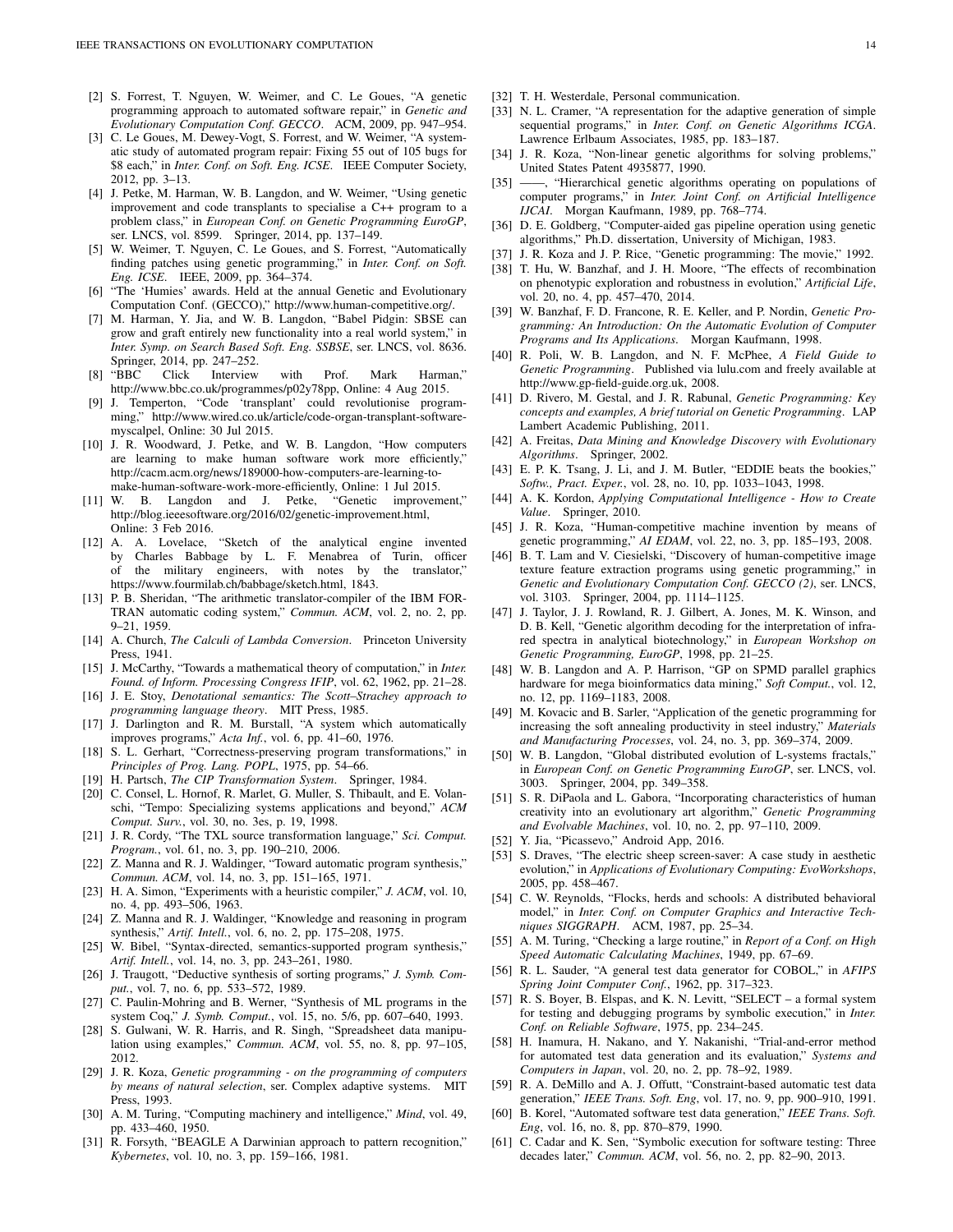- <span id="page-14-0"></span>[62] M. Harman, Y. Jia, and Y. Zhang, "Achievements, open problems and challenges for search based software testing," in *International Conference in Software Testing ICST*, 2015, pp. 1–12.
- <span id="page-14-1"></span>[63] Y. Jia and M. Harman, "An analysis and survey of the development of mutation testing," *IEEE Trans. Soft. Eng*, vol. 37, no. 5, pp. 649–678, 2011.
- <span id="page-14-2"></span>[64] E. W. Dijkstra, "Structured programming," http://www.cs.utexas.edu/users/EWD/ewd02xx/EWD268.PDF, 1969, circulated privately.
- <span id="page-14-3"></span>[65] C. A. R. Hoare, "The role of formal techniques: Past, current and future or how did software get so reliable without proof? (extended abstract)," in *Inter. Conf. on Soft. Eng. ICSE*. IEEE Computer Society, 1996, pp. 233–234.
- <span id="page-14-4"></span>[66] M. Gaudel, "Testing can be formal, too," in *Inter. Joint Conf. on Theory and Practice of Software Development TAPSOFT*, ser. LNCS, vol. 915. Springer, 1995, pp. 82–96.
- <span id="page-14-5"></span>[67] R. M. Hierons, K. Bogdanov, J. P. Bowen, R. Cleaveland, J. Derrick, J. Dick, M. Gheorghe, M. Harman, K. Kapoor, P. J. Krause, G. Lüttgen, A. J. H. Simons, S. A. Vilkomir, M. R. Woodward, and H. Zedan, "Using formal specifications to support testing," *ACM Comput. Surv.*, vol. 41, no. 2, pp. 9:1–9:76, 2009.
- <span id="page-14-6"></span>[68] C. Calcagno, D. Distefano, P. W. O'Hearn, and H. Yang, "Compositional shape analysis by means of bi-abduction," *J. ACM*, vol. 58, no. 6, pp. 26:1–26:66, 2011.
- <span id="page-14-7"></span>[69] B. Godlin and O. Strichman, "Regression verification: Proving the equivalence of similar programs," *Softw. Test., Verif. Reliab.*, vol. 23, no. 3, pp. 241–258, 2013.
- <span id="page-14-8"></span>[70] M. Gabel and Z. Su, "A study of the uniqueness of source code," in *SIGSOFT Inter. Symp. on the Found. of Soft. Eng. FSE*. ACM, 2010, pp. 147–156.
- <span id="page-14-9"></span>[71] E. T. Barr, Y. Brun, P. T. Devanbu, M. Harman, and F. Sarro, "The plastic surgery hypothesis," in *SIGSOFT Inter. Symp. on the Found. of Soft. Eng. FSE*. ACM, 2014, pp. 306–317.
- <span id="page-14-10"></span>[72] M. D. Ernst, J. Cockrell, W. G. Griswold, and D. Notkin, "Dynamically discovering likely program invariants to support program evolution," *IEEE Trans. Soft. Eng*, vol. 27, no. 2, pp. 99–123, 2001.
- <span id="page-14-11"></span>[73] D. Binkley, N. E. Gold, M. Harman, S. S. Islam, J. Krinke, and S. Yoo, "ORBS and the limits of static slicing," in *Inter. Working Conf. on Source Code Analysis and Manipulation SCAM*. IEEE Computer Society, 2015, pp. 1–10.
- <span id="page-14-12"></span>[74] W. Miller and D. L. Spooner, "Automatic generation of floating-point test data," *IEEE Trans. Soft. Eng*, vol. 2, no. 3, pp. 223–226, 1976.
- <span id="page-14-13"></span>[75] M. Harman and B. F. Jones, "Search-based software engineering," *Information & Software Technology*, vol. 43, no. 14, pp. 833–839, 2001.
- <span id="page-14-14"></span>[76] C. K. Chang, C. Chao, S. Hsieh, and Y. Alsalqan, "SPMNet: A formal methodology for software management," in *Inter. Computer Software and Applications Conf. COMPSAC*. IEEE, 1994.
- <span id="page-14-15"></span>[77] J. J. Dolado, "A validation of the component-based method for software size estimation," *IEEE Trans. Soft. Eng*, vol. 26, no. 10, pp. 1006–1021, 2000.
- <span id="page-14-16"></span>[78] S. Xanthakis, C. Ellis, C. Skourlas, A. Le Gall, S. Katsikas, and K. Karapoulios, "Application of genetic algorithms to software testing," in *Inter. Conf. on Soft. Eng. and Applications*, 1992, pp. 625–636.
- <span id="page-14-17"></span>[79] N. Tracey, J. A. Clark, and K. Mander, "The way forward for unifying dynamic test-case generation: The optimisation-based approach," in *IFIP Inter. Workshop on Dependable Computing and Its Applications DCIA*, 1998, pp. 169–180.
- <span id="page-14-18"></span>[80] R. Feldt, "Genetic programming as an explorative tool in early software development phases," in *Inter. Workshop on Soft Computing Applied to Soft. Eng. SCASE*, 1999, pp. 11–20.
- <span id="page-14-19"></span>[81] ——, "Generating diverse software versions with genetic programming: An experimental study," *IEE Proceedings - Software*, vol. 145, no. 6, pp. 228–236, 1998.
- <span id="page-14-20"></span>[82] K. Lakhotia, M. Harman, and P. McMinn, "A multi-objective approach to search-based test data generation," in *Genetic and Evolutionary Computation Conf. GECCO*. ACM, 2007, pp. 1098–1105.
- <span id="page-14-21"></span>[83] S. Kalboussi, S. Bechikh, M. Kessentini, and L. B. Said, "Preferencebased many-objective evolutionary testing generates harder test cases for autonomous agents," in *Inter. Symp. on Search Based Soft. Eng. SSBSE*, ser. LNCS, vol. 8084. Springer, 2013, pp. 245–250.
- <span id="page-14-22"></span>[84] W. Mkaouer, M. Kessentini, A. Shaout, P. Koligheu, S. Bechikh, K. Deb, and A. Ouni, "Many-objective software remodularization using NSGA-III," *ACM Trans. Softw. Eng. Methodol.*, vol. 24, no. 3, pp. 17:1–17:45, 2015.
- <span id="page-14-23"></span>[85] A. Ramírez, J. R. Romero, and S. Ventura, "A comparative study of many-objective evolutionary algorithms for the discovery of software

architectures," *Empirical Soft. Eng.*, vol. 21, no. 6, pp. 2546–2600, 2016.

- <span id="page-14-24"></span>[86] Y. Zhang, A. Finkelstein, and M. Harman, "Search based requirements optimisation: Existing work and challenges," in *Inter. Working Conf. on Requirements Eng.: Found. for Software Quality REFSQ*, ser. LNCS, vol. 5025. Springer, 2008, pp. 88–94.
- <span id="page-14-25"></span>[87] W. Afzal and R. Torkar, "On the application of genetic programming for software engineering predictive modeling: A systematic review,' *Expert Syst. Appl.*, vol. 38, no. 9, pp. 11 984–11 997, 2011.
- <span id="page-14-26"></span>[88] M. Harman, "The relationship between search based software engineering and predictive modeling," in *Inter. Conf. on Predictive Models in Soft. Eng. PROMISE*, 2010, p. 1.
- <span id="page-14-27"></span>[89] F. Ferrucci, M. Harman, and F. Sarro, "Search-based software project management," in *Software Project Management in a Changing World*. Springer, 2014, pp. 373–399.
- <span id="page-14-28"></span>[90] O. Räihä, "A survey on search-based software design," *Computer Science Review*, vol. 4, no. 4, pp. 203–249, 2010.
- <span id="page-14-29"></span>[91] W. Afzal, R. Torkar, and R. Feldt, "A systematic review of search-based testing for non-functional system properties," *Information & Software Technology*, vol. 51, no. 6, pp. 957–976, 2009.
- <span id="page-14-30"></span>[92] P. McMinn, "Search-based software testing: Past, present and future," in *International Conference in Software Testing ICST Workshops*. IEEE Computer Society, 2011, pp. 153–163.
- <span id="page-14-31"></span>[93] M. Harman, Y. Jia, J. Krinke, W. B. Langdon, J. Petke, and Y. Zhang, "Search based software engineering for software product line engineering: A survey and directions for future work," in *Inter. Software Product Line Conf. SPLC*. ACM, 2014, pp. 5–18.
- <span id="page-14-32"></span>[94] C. Le Goues, S. Forrest, and W. Weimer, "Current challenges in automatic software repair," *Software Quality Journal*, vol. 21, no. 3, pp. 421–443, 2013.
- <span id="page-14-33"></span>[95] F. G. de Freitas and J. Teixeira de Souza, "Ten years of search based software engineering: A bibliometric analysis," in *Inter. Symp. on Search Based Soft. Eng. SSBSE*, ser. LNCS, vol. 6956. Springer, 2011, pp. 18–32.
- <span id="page-14-34"></span>[96] P. Walsh and C. Ryan, "Automatic conversion of programs from serial to parallel using genetic programming - the Paragen system," in *Parallel Computing Conf. PARCO*, ser. Advances in Parallel Computing, vol. 11. Elsevier, 1995, pp. 415–422.
- <span id="page-14-35"></span>[97] C. Ryan, "Reducing premature convergence in evolutionary algorithms," Ph.D. dissertation, University College Cork, 1996.
- <span id="page-14-36"></span>[98] D. R. White, J. A. Clark, J. Jacob, and S. M. Poulding, "Searching for resource-efficient programs: Low-power pseudorandom number generators," in *Genetic and Evolutionary Computation Conf. GECCO*, 2008, pp. 1775–1782.
- <span id="page-14-37"></span>[99] A. Arcuri and X. Yao, "A novel co-evolutionary approach to automatic software bug fixing," in *IEEE Congress on Evolutionary Computation*. IEEE, 2008, pp. 162–168.
- <span id="page-14-38"></span>[100] D. R. White, A. Arcuri, and J. A. Clark, "Evolutionary improvement of programs," *IEEE Trans. Evolutionary Computation*, vol. 15, no. 4, pp. 515–538, 2011.
- <span id="page-14-39"></span>[101] M. Harman, W. B. Langdon, Y. Jia, D. R. White, A. Arcuri, and J. A. Clark, "The GISMOE challenge: Constructing the pareto program surface using genetic programming to find better programs (keynote paper)," in *Inter. Conf. on Automated Soft. Eng. ASE*. ACM, 2012, pp. 1–14.
- <span id="page-14-40"></span>[102] M. Orlov and M. Sipper, "Flight of the FINCH through the java wilderness," *IEEE Trans. Evolutionary Computation*, vol. 15, no. 2, pp. 166–182, 2011.
- <span id="page-14-41"></span>[103] E. W. Dijkstra, "On the cruelty of really teaching computing science," http://www.cs.utexas.edu/users/EWD/ewd10xx/EWD1036.PDF, 1988, circulated privately.
- <span id="page-14-42"></span>[104] M. Harman, "Why source code analysis and manipulation will always be important," in *Inter. Working Conf. on Source Code Analysis and Manipulation SCAM*. IEEE Computer Society, 2010, pp. 7–19.
- <span id="page-14-43"></span>[105] H. D. T. Nguyen, D. Qi, A. Roychoudhury, and S. Chandra, "SemFix: program repair via semantic analysis," in *Inter. Conf. on Soft. Eng. ICSE*. IEEE Computer Society, 2013, pp. 772–781.
- <span id="page-14-44"></span>[106] V. Mrazek, Z. Vasícek, and L. Sekanina, "Evolutionary approximation of software for embedded systems: Median function," in *Genetic and Evolutionary Computation Conf. GECCO (Companion)*. ACM, 2015, pp. 795–801.
- <span id="page-14-45"></span>[107] Z. A. Kocsis, G. Neumann, J. Swan, M. G. Epitropakis, A. E. I. Brownlee, S. O. Haraldsson, and E. Bowles, "Repairing and optimizing hadoop hashcode implementations," in *Inter. Symp. on Search Based Soft. Eng. SSBSE*, ser. LNCS, vol. 8636. Springer, 2014, pp. 259–264.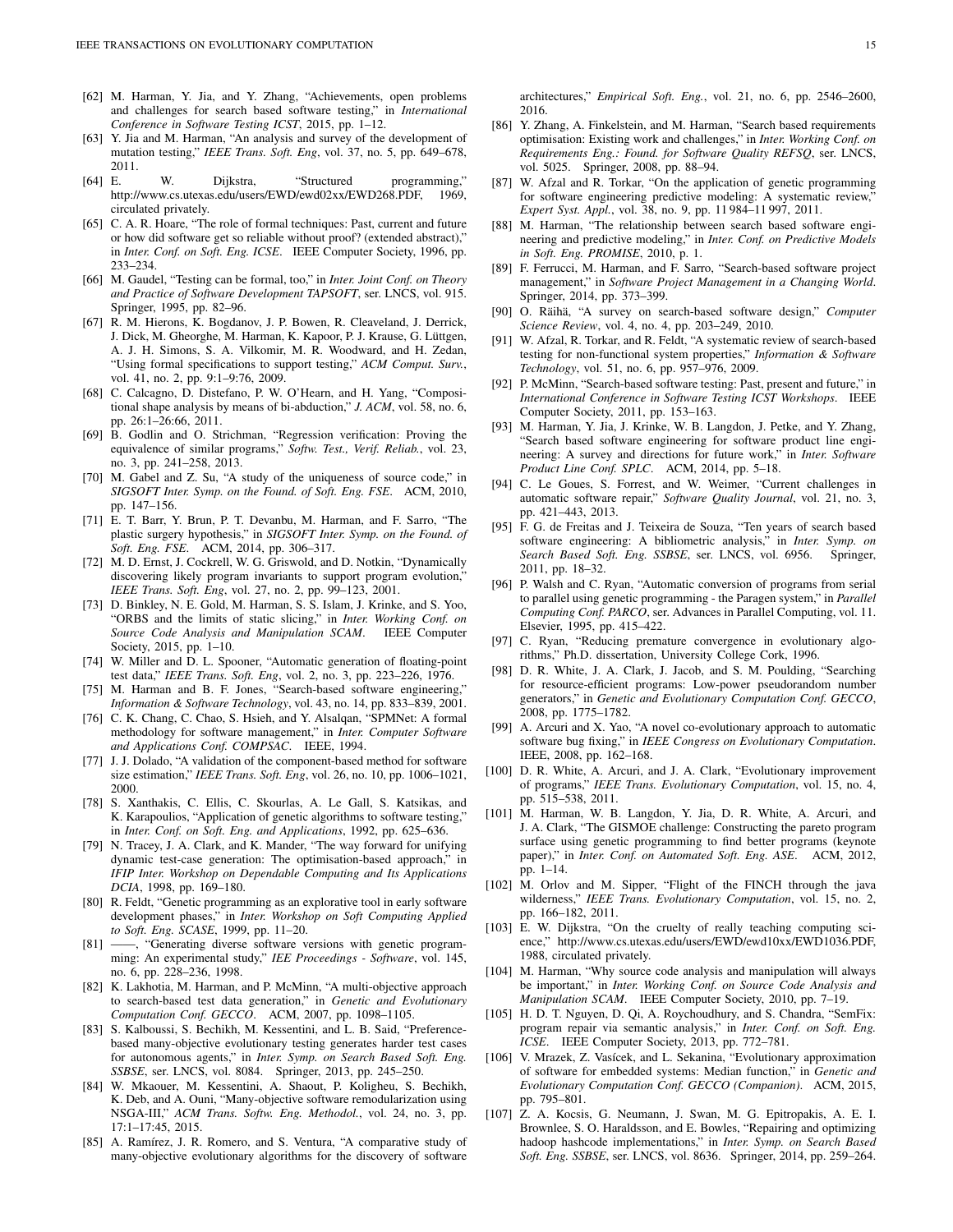- <span id="page-15-0"></span>[108] Z. A. Kocsis and J. Swan, "Asymptotic genetic improvement programming via type functors and catamorphisms," in *Semantic GP Workshop, PPSN*, 2014.
- <span id="page-15-1"></span>[109] N. Burles, E. Bowles, A. E. I. Brownlee, Z. A. Kocsis, J. Swan, and N. Veerapen, "Object-oriented genetic improvement for improved energy consumption in Google Guava," in *Inter. Symp. on Search Based Soft. Eng. SSBSE*, ser. LNCS, vol. 9275. Springer, 2015, pp. 255–261.
- <span id="page-15-2"></span>[110] R. M. Burstall and J. Darlington, "A transformation system for developing recursive programs," *J. ACM*, vol. 24, no. 1, pp. 44–67, 1977.
- <span id="page-15-3"></span>[111] H. A. Partsch, *The Specification and Transformation of Programs: A Formal Approach to Software Development*. Springer, 1990.
- <span id="page-15-4"></span>[112] M. Orlov and M. Sipper, "Evolutionary software improvement for instruction set meta-evolution," in *Workshop and Summer School on Evolutionary Computing WSSEC*, 2008, pp. 60–63.
- <span id="page-15-5"></span>[113] ——, "Genetic programming in the wild: Evolving unrestricted bytecode," in *Genetic and Evolutionary Computation Conf. GECCO*. ACM, 2009, pp. 1043–1050.
- <span id="page-15-6"></span>[114] K. P. Williams, "Evolutionary algorithms for automatic parallelization," Ph.D. dissertation, University of Reading, UK, 1998.
- <span id="page-15-7"></span>[115] P. Walsh and C. Ryan, "Paragen: A novel technique for the autoparallelisation of sequential programs using genetic programming," in *Genetic and Evolutionary Computation Conf. GECCO*, 1996.
- <span id="page-15-8"></span>[116] D. Fatiregun, M. Harman, and R. M. Hierons, "Search based transformations," in *Genetic and Evolutionary Computation Conf. GECCO*, ser. LNCS, vol. 2724. Springer, 2003, pp. 2511–2512.
- <span id="page-15-9"></span>[117] S. Sidiroglou-Douskos, S. Misailovic, H. Hoffmann, and M. C. Rinard, "Managing performance vs. accuracy trade-offs with loop perforation," in *SIGSOFT Inter. Symp. on the Found. of Soft. Eng. FSE*. ACM, 2011, pp. 124–134.
- <span id="page-15-10"></span>[118] S. H. Tan and A. Roychoudhury, "relifix: Automated repair of software regressions," in *Inter. Conf. on Soft. Eng. ICSE (1)*. IEEE Computer Society, 2015, pp. 471–482.
- <span id="page-15-11"></span>[119] S. Mechtaev, J. Yi, and A. Roychoudhury, "DirectFix: Looking for simple program repairs," in *Inter. Conf. on Soft. Eng. ICSE (1)*. IEEE Computer Society, 2015, pp. 448–458.
- <span id="page-15-12"></span>[120] I. L. M. Gutiérrez, L. L. Pollock, and J. Clause, "SEEDS: a software engineer's energy-optimization decision support framework," in *Inter. Conf. on Soft. Eng. ICSE*. ACM, 2014, pp. 503–514.
- <span id="page-15-13"></span>[121] T. C. O. C. S. Bibliographies, "Online collection of bibliographies of scientific literature in computer science from various sources." http://www.sciencedirect.com/.
- <span id="page-15-14"></span>[122] ACM, "Digital library," http://dl.acm.org/.
- <span id="page-15-15"></span>[123] I. Xplore, "Digital library," http://ieeexplore.ieee.org/Xplore/home.jsp.
- <span id="page-15-17"></span>
- <span id="page-15-16"></span>[124] SpringerLink, "Online search platform," http://link.springer.com/. [125] ScienceDirect, "Elsevier's online search http://www.sciencedirect.com/.
- <span id="page-15-18"></span>[126] W. B. Langdon and J. Petke, "Software is not fragile," in *Complex Systems Digital Campus CS-DC*. Springer, 2017, pp. 203–211.
- <span id="page-15-19"></span>[127] A. Arcuri, "Automatic software generation and improvement through search based techniques," Ph.D. dissertation, University of Birmingham, UK, 2009.
- <span id="page-15-20"></span>[128] D. R. White, "Genetic programming for low-resource systems," Ph.D. dissertation, University of York, UK, 2009.
- <span id="page-15-21"></span>[129] P. Sitthi-amorn, N. Modly, W. Weimer, and J. Lawrence, "Genetic programming for shader simplification," *ACM Trans. Graph.*, vol. 30, no. 6, pp. 152:1–152:12, 2011.
- <span id="page-15-22"></span>[130] W. B. Langdon and M. Harman, "Grow and graft a better CUDA pknotsrg for RNA pseudoknot free energy calculation," in *Genetic and Evolutionary Computation Conf. GECCO (Companion)*. ACM, 2015, pp. 805–810.
- <span id="page-15-23"></span>[131] E. Fast, C. Le Goues, S. Forrest, and W. Weimer, "Designing better fitness functions for automated program repair," in *Genetic and Evolutionary Computation Conf. GECCO*. ACM, 2010, pp. 965–972.
- <span id="page-15-24"></span>[132] Y. Qi, X. Mao, and Y. Lei, "Efficient automated program repair through fault-recorded testing prioritization," in *Inter. Conf. on Soft. Maintenance and Evolution ICSM*. IEEE Computer Society, 2013, pp. 180–189.
- <span id="page-15-25"></span>[133] A. Marginean, E. T. Barr, M. Harman, and Y. Jia, "Automated transplantation of call graph and layout features into Kate," in *Inter. Symp. on Search Based Soft. Eng. SSBSE*, ser. LNCS, vol. 9275. Springer, 2015, pp. 262–268.
- <span id="page-15-26"></span>[134] C. Le Goues, "Automatic program repair using genetic programming," Ph.D. dissertation, Faculty of the School of Engineering and Applied Science, University of Virginia, 2013.
- <span id="page-15-27"></span>[135] A. Arcuri, "On search based software evolution," in *Inter. Symp. on Search Based Soft. Eng. SSBSE*, 2009, pp. 39–42.
- <span id="page-15-28"></span>[136] J. L. Wilkerson and D. R. Tauritz, "Coevolutionary automated software correction," in *Genetic and Evolutionary Computation Conf. GECCO*. ACM, 2010, pp. 1391–1392.
- <span id="page-15-29"></span>[137] E. K. Smith, E. T. Barr, C. Le Goues, and Y. Brun, "Is the cure worse than the disease? Overfitting in automated program repair," in *ESEC/SIGSOFT Inter. Symp. on the Found. of Soft. Eng. FSE*. ACM, 2015, pp. 532–543.
- <span id="page-15-30"></span>[138] D. R. White and J. Singer, "Rethinking genetic improvement programming," in *Genetic and Evolutionary Computation Conf. GECCO (Companion)*. ACM, 2015, pp. 845–846.
- <span id="page-15-31"></span>[139] M. Harman, W. B. Langdon, and W. Weimer, "Genetic programming for reverse engineering," in *Working Conf. on Reverese Eng. WCRE*. IEEE Computer Society, 2013, pp. 1–10.
- <span id="page-15-32"></span>[140] S. Sidiroglou-Douskos, E. Lahtinen, F. Long, and M. Rinard, "Automatic error elimination by horizontal code transfer across multiple applications," in *Programming Language Design and Implementation PLDI*. ACM, 2015, pp. 43–54.
- <span id="page-15-33"></span>[141] Y. Jia, M. Harman, W. B. Langdon, and A. Marginean, "Grow and serve: Growing Django citation services using SBSE," in *Inter. Symp. on Search Based Soft. Eng. SSBSE*, ser. LNCS, vol. 9275. Springer, 2015, pp. 269–275.
- <span id="page-15-34"></span>[142] C. Ryan and L. Ivan, "Automatic parallelization of arbitrary programs," in *European Conf. on Genetic Programming EuroGP*, ser. LNCS, vol. 1598. Springer, 1999, pp. 244–254.
- <span id="page-15-35"></span>[143] C. Ryan and P. Walsh, "The evolution of provable parallel programs," in *Genetic and Evolutionary Computation Conf. GECCO*, 1997, pp. 295–302.
- <span id="page-15-36"></span>[144] K. P. Williams and S. A. Williams, "Genetic compilers: A new technique for automatic parallelisation," in *European School of Parallel Programming Environments ESPPE*, 1996, pp. 27–30.
- <span id="page-15-37"></span>[145] E. M. Schulte, W. Weimer, and S. Forrest, "Repairing COTS router firmware without access to source code or test suites: A case study in evolutionary software repair," in *Genetic and Evolutionary Computation Conf. GECCO (Companion)*. ACM, 2015, pp. 847–854.
- <span id="page-15-38"></span>[146] A. Arcuri, "On the automation of fixing software bugs," in *Inter. Conf. on Soft. Eng. ICSE Companion*. ACM, 2008, pp. 1003–1006.
- <span id="page-15-39"></span>[147] C. Le Goues, T. Nguyen, S. Forrest, and W. Weimer, "GenProg: A generic method for automatic software repair," *IEEE Trans. Soft. Eng*, vol. 38, no. 1, pp. 54–72, 2012.
- <span id="page-15-40"></span>[148] C. Le Goues, W. Weimer, and S. Forrest, "Representations and operators for improving evolutionary software repair," in *Genetic and Evolutionary Computation Conf. GECCO*. ACM, 2012, pp. 959–966.
- <span id="page-15-41"></span>[149] T. Nguyen, W. Weimer, C. Le Goues, and S. Forrest, "Using execution paths to evolve software patches," in *International Conference in Software Testing ICST Workshops*. IEEE Computer Society, 2009, pp. 152–153.
- <span id="page-15-42"></span>[150] W. Weimer, Z. P. Fry, and S. Forrest, "Leveraging program equivalence for adaptive program repair: Models and first results," in *Inter. Conf. on Automated Soft. Eng. ASE*. IEEE, 2013, pp. 356–366.
- <span id="page-15-43"></span>[151] D. Kim, J. Nam, J. Song, and S. Kim, "Automatic patch generation learned from human-written patches," in *Inter. Conf. on Soft. Eng. ICSE*. IEEE Computer Society, 2013, pp. 802–811.
- <span id="page-15-44"></span>[152] Z. Qi, F. Long, S. Achour, and M. C. Rinard, "An analysis of patch plausibility and correctness for generate-and-validate patch generation systems," in *Inter. Symp. on Software Testing and Analysis ISSTA*. ACM, 2015, pp. 24–36.
- <span id="page-15-45"></span>[153] Y. Qi, X. Mao, Y. Lei, Z. Dai, and C. Wang, "The strength of random search on automated program repair," in *Inter. Conf. on Soft. Eng. ICSE*. ACM, 2014, pp. 254–265.
- <span id="page-15-46"></span>[154] A. Arcuri, "Evolutionary repair of faulty software," *Appl. Soft Comput.*, vol. 11, no. 4, pp. 3494–3514, 2011.
- <span id="page-15-47"></span>[155] A. Arcuri, D. R. White, J. A. Clark, and X. Yao, "Multi-objective improvement of software using co-evolution and smart seeding," in *Inter. Conf. on Simulated Evolution and Learning SEAL*, ser. LNCS, vol. 5361. Springer, 2008, pp. 61–70.
- <span id="page-15-48"></span>[156] E. M. Schulte, S. Forrest, and W. Weimer, "Automated program repair through the evolution of assembly code," in *Inter. Conf. on Automated Soft. Eng. ASE*. ACM, 2010, pp. 313–316.
- <span id="page-15-49"></span>[157] E. M. Schulte, J. DiLorenzo, W. Weimer, and S. Forrest, "Automated repair of binary and assembly programs for cooperating embedded devices," in *Inter. Conf. on Architectural Support for Prog. Lang. and Operating Systems ASPLOS*. ACM, 2013, pp. 317–328.
- <span id="page-15-50"></span>[158] E. M. Schulte, "Neutral networks of real-world programs and their application to automated software evolution," Ph.D. dissertation, University of New Mexico, 2014.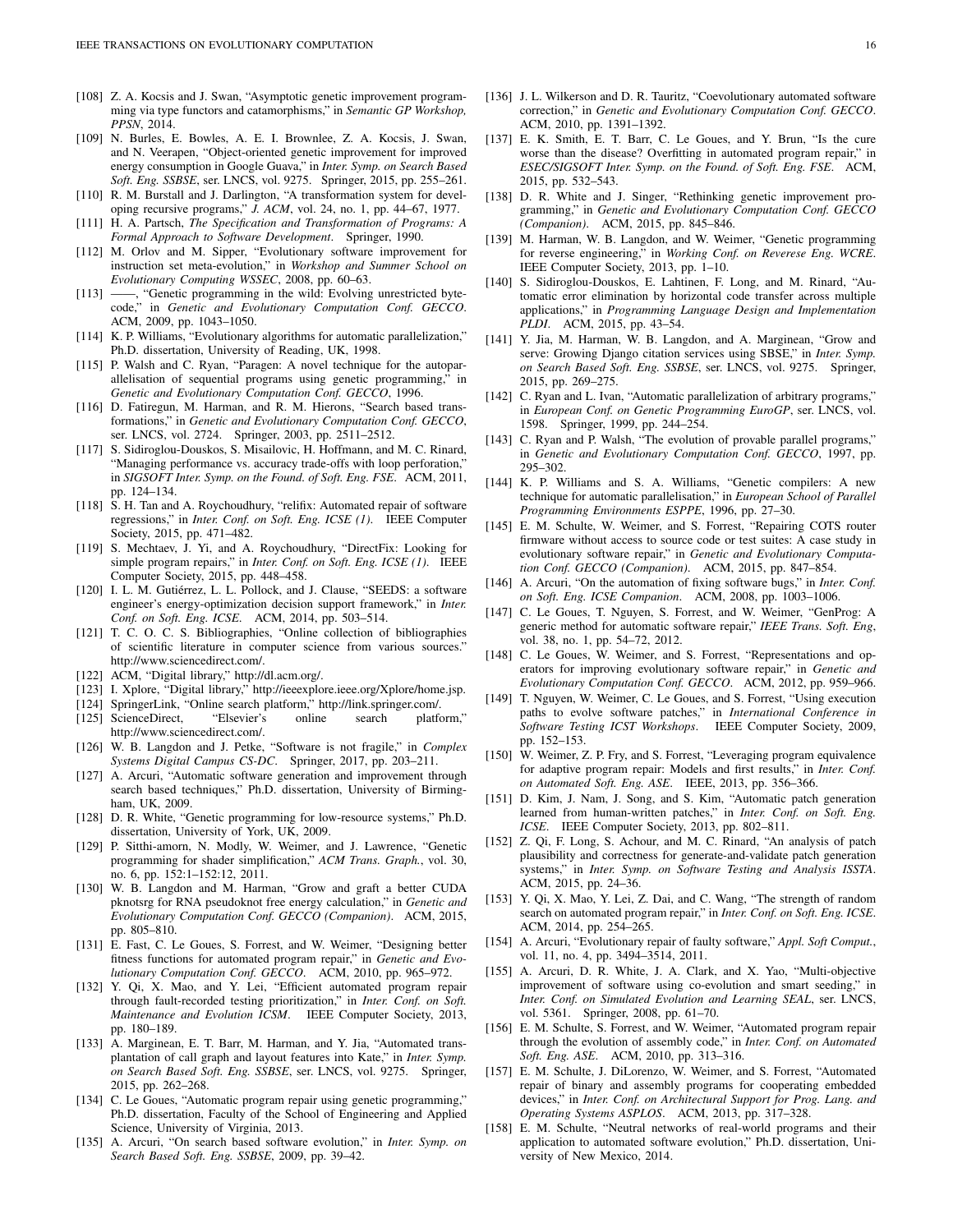- <span id="page-16-0"></span>[159] J. L. Wilkerson, D. R. Tauritz, and J. M. Bridges, "Multi-objective coevolutionary automated software correction," in *Genetic and Evolutionary Computation Conf. GECCO*. ACM, 2012, pp. 1229–1236.
- <span id="page-16-1"></span>[160] T. Ackling, B. Alexander, and I. Grunert, "Evolving patches for software repair," in *Genetic and Evolutionary Computation Conf. GECCO*. ACM, 2011, pp. 1427–1434.
- <span id="page-16-2"></span>[161] J. L. Risco-Martín, J. M. Colmenar, J. I. Hidalgo, J. Lanchares, and J. Díaz, "A methodology to automatically optimize dynamic memory managers applying grammatical evolution," *Journal of Systems and Software*, vol. 91, pp. 109–123, 2014.
- <span id="page-16-3"></span>[162] F. Wu, W. Weimer, M. Harman, Y. Jia, and J. Krinke, "Deep parameter optimisation," in *Genetic and Evolutionary Computation Conf. GECCO*. ACM, 2015, pp. 1375–1382.
- <span id="page-16-4"></span>[163] J. Petke, W. B. Langdon, and M. Harman, "Applying genetic improvement to MiniSAT," in *Inter. Symp. on Search Based Soft. Eng. SSBSE*, ser. LNCS, vol. 8084. Springer, 2013, pp. 257–262.
- <span id="page-16-5"></span>[164] W. B. Langdon and M. Harman, "Genetically improved CUDA C++ software," in *European Conf. on Genetic Programming EuroGP*, ser. LNCS, vol. 8599. Springer, 2014, pp. 87–99.
- <span id="page-16-6"></span>[165] B. Cody-Kenny and S. Barrett, "The emergence of useful bias in selffocusing genetic programming for software optimisation," in *Inter. Symp. on Search Based Soft. Eng. SSBSE*, ser. LNCS, vol. 8084. Springer, 2013, pp. 306–311.
- <span id="page-16-7"></span>[166] W. B. Langdon, "Genetic improvement of programs," in *SYNASC*. IEEE Computer Society, 2014, pp. 14–19.
- <span id="page-16-8"></span>[167] ——, "Genetic improvement of software for multiple objectives," in *Inter. Symp. on Search Based Soft. Eng. SSBSE*, ser. LNCS, vol. 9275. Springer, 2015, pp. 12–28.
- <span id="page-16-9"></span>[168] W. B. Langdon, M. Modat, J. Petke, and M. Harman, "Improving 3D medical image registration CUDA software with genetic programming," in *Genetic and Evolutionary Computation Conf. GECCO*. ACM, 2014, pp. 951–958.
- <span id="page-16-10"></span>[169] W. B. Langdon, B. Y. H. Lam, J. Petke, and M. Harman, "Improving CUDA DNA analysis software with genetic programming," in *Genetic and Evolutionary Computation Conf. GECCO*. ACM, 2015, pp. 1063– 1070.
- <span id="page-16-11"></span>[170] W. B. Langdon, "Performance of genetic programming optimised Bowtie2 on genome comparison and analytic testing (GCAT) benchmarks," *BioData Mining*, vol. 8, p. 1, 2015.
- <span id="page-16-12"></span>[171] S. O. Haraldsson and J. R. Woodward, "Genetic improvement of energy usage is only as reliable as the measurements are accurate," in *Genetic and Evolutionary Computation Conf. GECCO (Companion)*. ACM, 2015, pp. 821–822.
- <span id="page-16-13"></span>[172] B. R. Bruce, "Energy optimisation via genetic improvement: A SBSE technique for a new era in software development," in *Genetic and Evolutionary Computation Conf. GECCO (Companion)*. ACM, 2015, pp. 819–820.
- <span id="page-16-14"></span>[173] E. M. Schulte, J. Dorn, S. Harding, S. Forrest, and W. Weimer, "Postcompiler software optimization for reducing energy," in *Inter. Conf. on Architectural Support for Prog. Lang. and Operating Systems ASPLOS*. ACM, 2014, pp. 639–652.
- <span id="page-16-15"></span>[174] B. R. Bruce, J. Petke, and M. Harman, "Reducing energy consumption using genetic improvement," in *Genetic and Evolutionary Computation Conf. GECCO*. ACM, 2015, pp. 1327–1334.
- <span id="page-16-16"></span>[175] M. Harman and J. Petke, "GI4GI: improving genetic improvement fitness functions," in *Genetic and Evolutionary Computation Conf. GECCO (Companion)*. ACM, 2015, pp. 793–794.
- <span id="page-16-17"></span>[176] C. G. Johnson and J. R. Woodward, "Fitness as task-relevant information accumulation," in *Genetic and Evolutionary Computation Conf. GECCO (Companion)*. ACM, 2015, pp. 855–856.
- <span id="page-16-18"></span>[177] R. E. Lopez-Herrejon, L. Linsbauer, W. K. G. Assunção, S. Fischer, S. R. Vergilio, and A. Egyed, "Genetic improvement for software product lines: An overview and a roadmap," in *Genetic and Evolutionary Computation Conf. GECCO (Companion)*. ACM, 2015, pp. 823–830.
- <span id="page-16-19"></span>[178] J. Landsborough, S. Harding, and S. Fugate, "Removing the kitchen sink from software," in *Genetic and Evolutionary Computation Conf. GECCO (Companion)*. ACM, 2015, pp. 833–838.
- <span id="page-16-20"></span>[179] Y. Jia, F. Wu, M. Harman, and J. Krinke, "Genetic improvement using higher order mutation," in *Genetic and Evolutionary Computation Conf. GECCO (Companion)*. ACM, 2015, pp. 803–804.
- <span id="page-16-21"></span>[180] W. B. Langdon and M. Harman, "Evolving a CUDA kernel from an nVidia template," in *IEEE Congress on Evolutionary Computation*. IEEE, 2010, pp. 1–8.
- <span id="page-16-22"></span>[181] ——, "Optimizing existing software with genetic programming," *IEEE Trans. Evolutionary Computation*, vol. 19, no. 1, pp. 118–135, 2015.
- <span id="page-16-23"></span>[182] B. Cody-Kenny, E. G. López, and S. Barrett, "locoGP: Improving performance by genetic programming Java source code," in *Genetic and Evolutionary Computation Conf. GECCO (Companion)*. ACM, 2015, pp. 811–818.
- <span id="page-16-24"></span>[183] J. Swan, M. G. Epitropakis, and J. R. Woodward, "Gen-O-Fix: an embeddable framework for dynamic adaptive genetic improvement programming," Computing Science and Mathematics, University of Stirling, Tech. Rep., 2014.
- <span id="page-16-25"></span>[184] K. Yeboah-Antwi and B. Baudry, "Embedding adaptivity in software systems using the ECSELR framework," in *Genetic and Evolutionary Computation Conf. GECCO (Companion)*. ACM, 2015, pp. 839–844.
- <span id="page-16-26"></span>[185] N. Burles, J. Swan, E. Bowles, A. E. I. Brownlee, Z. A. Kocsis, and N. Veerapen, "Embedded dynamic improvement," in *Genetic and Evolutionary Computation Conf. GECCO (Companion)*. ACM, 2015, pp. 831–832.
- <span id="page-16-27"></span>[186] M. Harman, Y. Jia, W. B. Langdon, J. Petke, I. H. Moghadam, S. Yoo, and F. Wu, "Genetic improvement for adaptive software engineering (keynote)," in *Inter. Symp. on Soft. Eng. for Adaptive and Self-Managing Systems SEAMS*. ACM, 2014, pp. 1–4.
- <span id="page-16-28"></span>[187] Y. Wei, Y. Pei, C. A. Furia, L. S. Silva, S. Buchholz, B. Meyer, and A. Zeller, "Automated fixing of programs with contracts," in *Inter. Symp. on Software Testing and Analysis ISSTA*. ACM, 2010, pp. 61–72.
- <span id="page-16-29"></span>[188] B. Elkarablieh and S. Khurshid, "Juzi: A tool for repairing complex data structures," in *Inter. Conf. on Soft. Eng. ICSE*. ACM, 2008, pp. 855–858.
- <span id="page-16-30"></span>[189] R. Balzer, "A 15 year perspective on automatic programming," *IEEE Trans. Soft. Eng*, vol. 11, no. 11, pp. 1257–1268, 1985.
- <span id="page-16-31"></span>[190] S. Gulwani, "Synthesis from examples: Interaction models and algorithms," in *Inter. Symp. on Symbolic and Numeric Algorithms for Scientific Computing SYNASC*. IEEE Computer Society, 2012, pp. 8–14.
- <span id="page-16-32"></span>[191] W. R. Harris and S. Gulwani, "Spreadsheet table transformations from examples," in *Programming Language Design and Implementation PLDI*. ACM, 2011, pp. 317–328.
- <span id="page-16-33"></span>[192] L. Chen and A. Avizienis, "N-version programming: A fault-tolerance approach to reliability of software operation," in *Inter. Symp. on Fault-Tolerant Computing FTCS*, 1978, pp. 3–9.
- <span id="page-16-34"></span>[193] S. O. Haraldsson and J. R. Woodward, "Automated design of algorithms and genetic improvement: Contrast and commonalities," in *Genetic and Evolutionary Computation Conf. GECCO (Companion)*. ACM, 2014, pp. 1373–1380.
- <span id="page-16-35"></span>[194] G. Katz and D. A. Peled, "Synthesizing, correcting and improving code, using model checking-based genetic programming," in *Haifa Verification Conf.*, ser. LNCS, vol. 8244. Springer, 2013, pp. 246–261.
- <span id="page-16-36"></span>[195] M. Monperrus, "A critical review of "automatic patch generation learned from human-written patches": Essay on the problem statement and the evaluation of automatic software repair," in *Inter. Conf. on Soft. Eng. ICSE*. ACM, 2014, pp. 234–242.
- <span id="page-16-37"></span>[196] G. Jin, L. Song, W. Zhang, S. Lu, and B. Liblit, "Automated atomicityviolation fixing," in *Programming Language Design and Implementation PLDI*. ACM, 2011, pp. 389–400.
- <span id="page-16-38"></span>[197] Y. Pei, Y. Wei, C. A. Furia, M. Nordio, and B. Meyer, "Code-based automated program fixing," in *Inter. Conf. on Automated Soft. Eng. ASE*. IEEE Computer Society, 2011, pp. 392–395.
- <span id="page-16-39"></span>[198] V. Dallmeier, A. Zeller, and B. Meyer, "Generating fixes from object behavior anomalies," in *Inter. Conf. on Automated Soft. Eng. ASE*. IEEE Computer Society, 2009, pp. 550–554.
- <span id="page-16-40"></span>[199] H. He and N. Gupta, "Automated debugging using path-based weakest preconditions," in *Inter. Conf. on Fundamental Approaches to Soft. Eng. FASE*, ser. LNCS, vol. 2984. Springer, 2004, pp. 267–280.
- <span id="page-16-41"></span>[200] C. W. Barrett, R. Sebastiani, S. A. Seshia, and C. Tinelli, "Satisfiability modulo theories," in *Handbook of Satisfiability*, ser. Frontiers in Artif. Intell. and Applications. IOS Press, 2009, vol. 185, pp. 825–885.
- <span id="page-16-42"></span>[201] H. Samimi, M. Schäfer, S. Artzi, T. D. Millstein, F. Tip, and L. J. Hendren, "Automated repair of HTML generation errors in PHP applications using string constraint solving," in *Inter. Conf. on Soft. Eng. ICSE*. IEEE Computer Society, 2012, pp. 277–287.
- <span id="page-16-43"></span>[202] G. Jin, W. Zhang, and D. Deng, "Automated concurrency-bug fixing," in *Symp. on Operating Systems Design and Implementation OSDI*. USENIX Association, 2012, pp. 221–236.
- <span id="page-16-44"></span>[203] V. Debroy and W. E. Wong, "Using mutation to automatically suggest fixes for faulty programs," in *International Conference in Software Testing ICST*. IEEE Computer Society, 2010, pp. 65–74.
- <span id="page-16-45"></span>[204] E. M. Schulte, Z. P. Fry, E. Fast, W. Weimer, and S. Forrest, "Software mutational robustness," *Genetic Programming and Evolvable Machines*, vol. 15, no. 3, pp. 281–312, 2014.